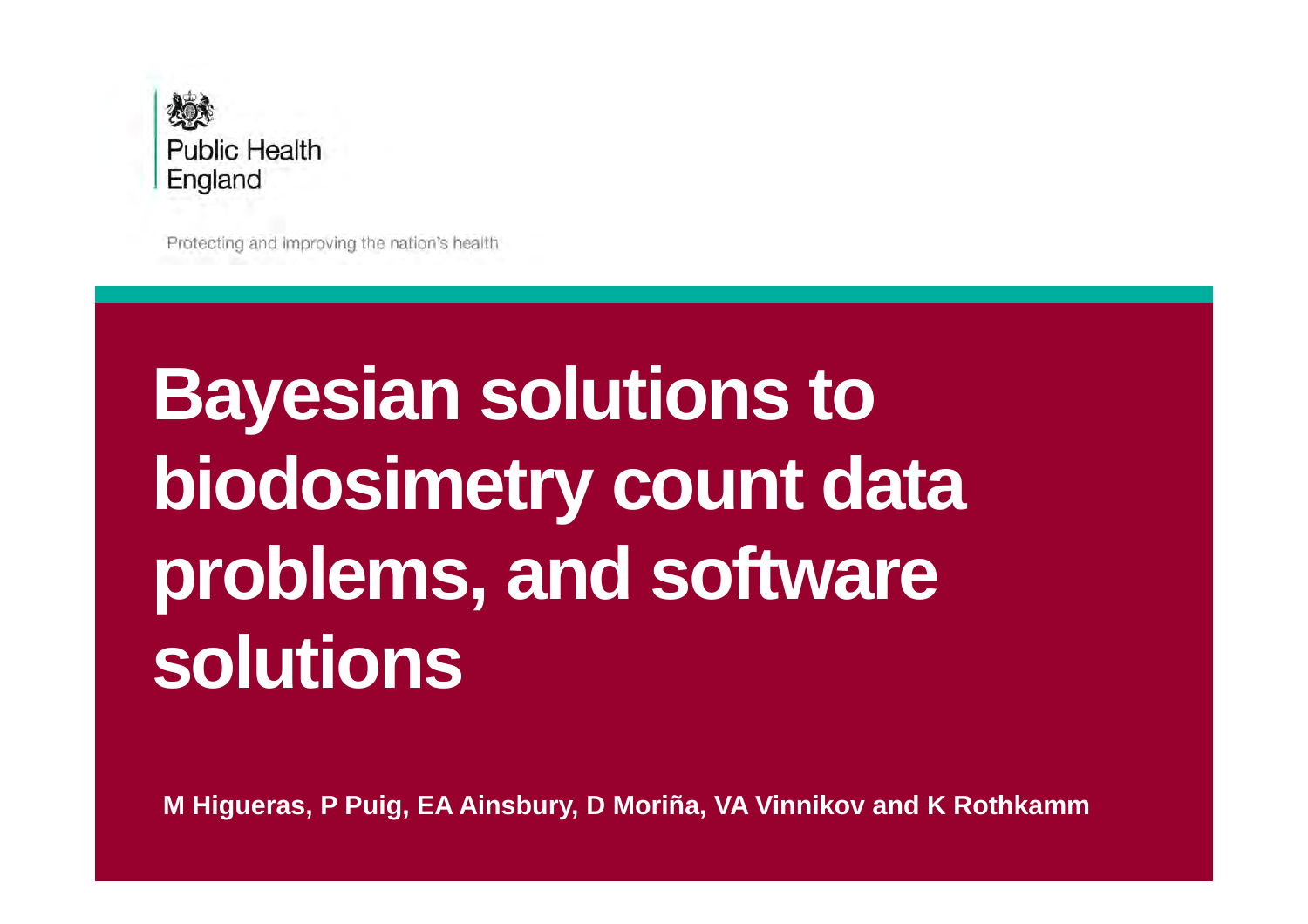#### **Review**

Ainsbury EA, Vinnikov VA, Puig P, Higueras M, Maznyk NA, Lloyd DC, Rothkamm K (2014). Review of Bayesian Statistical Analysis Methods for Cytogenetic Radiation Biodosimetry, with <sup>a</sup> Practical Example. Radiat. Prot. Dosim. **162**(3), 185-196.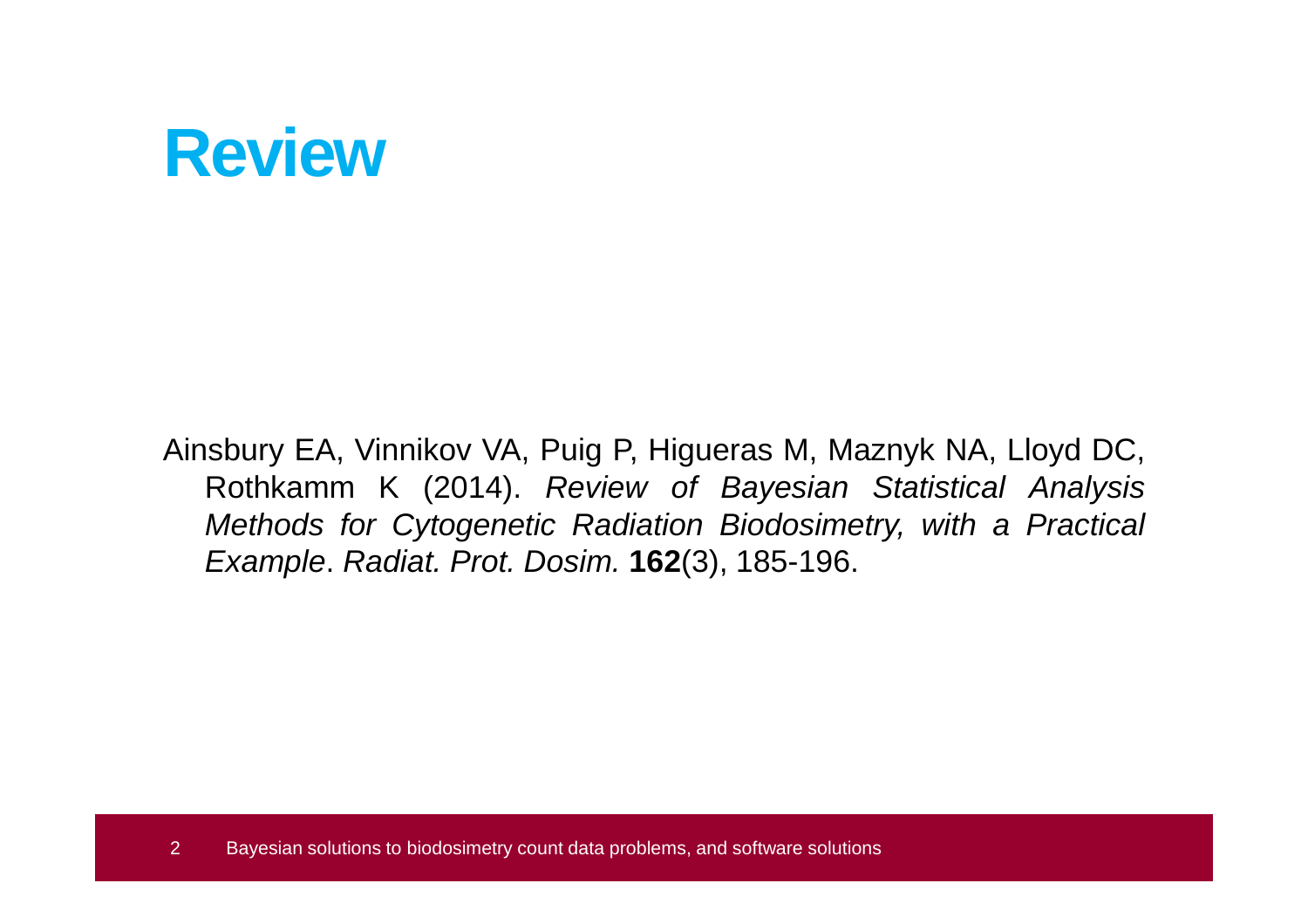#### The Bayesian approach

- A Bayesian approach is highly applicable to ionising radiation dosimetry data. It allows the cytogenetic experts to consider prior knowledge surrounding an overexposure scenario.
- This approach implies an accurate measure of the uncertainty of dose estimates.
- The calibrative density is the solution of the Bayesian inverse regression problem,

$$
P(x|y) \propto P(x) \int L(y|\Theta) P(\Theta|x) d\Theta.
$$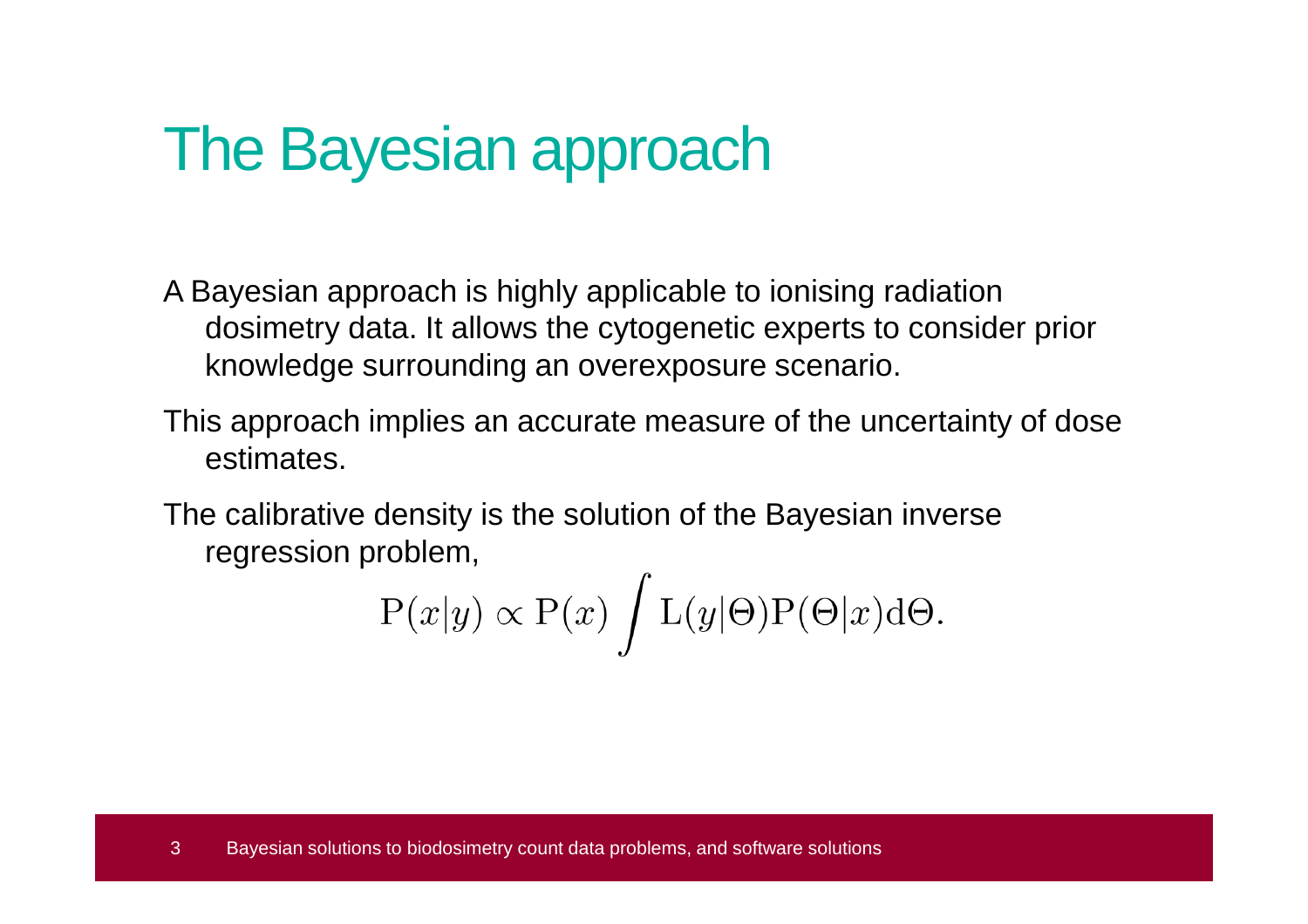#### Groer & Pereira (1987)

Poisson responses and just linear dose-response (without intercept). $Y_i \sim \text{Pois}(\alpha d_i), \ \alpha \sim \text{Gamma}(a, b) \Longrightarrow \alpha | Y \sim \text{Gamma}(a + S, b + N),$ 

**S** is the total number of aberrations and

$$
N=\sum n_i d_i.
$$

The absorbed dose

 $D \sim \text{Gamma}(A, B),$ 

and the calibrative dose density results

$$
p(D|Y) \propto \frac{D^{A+s-1}}{e^{BD}(nD+a+N)^{S+s+b}}.
$$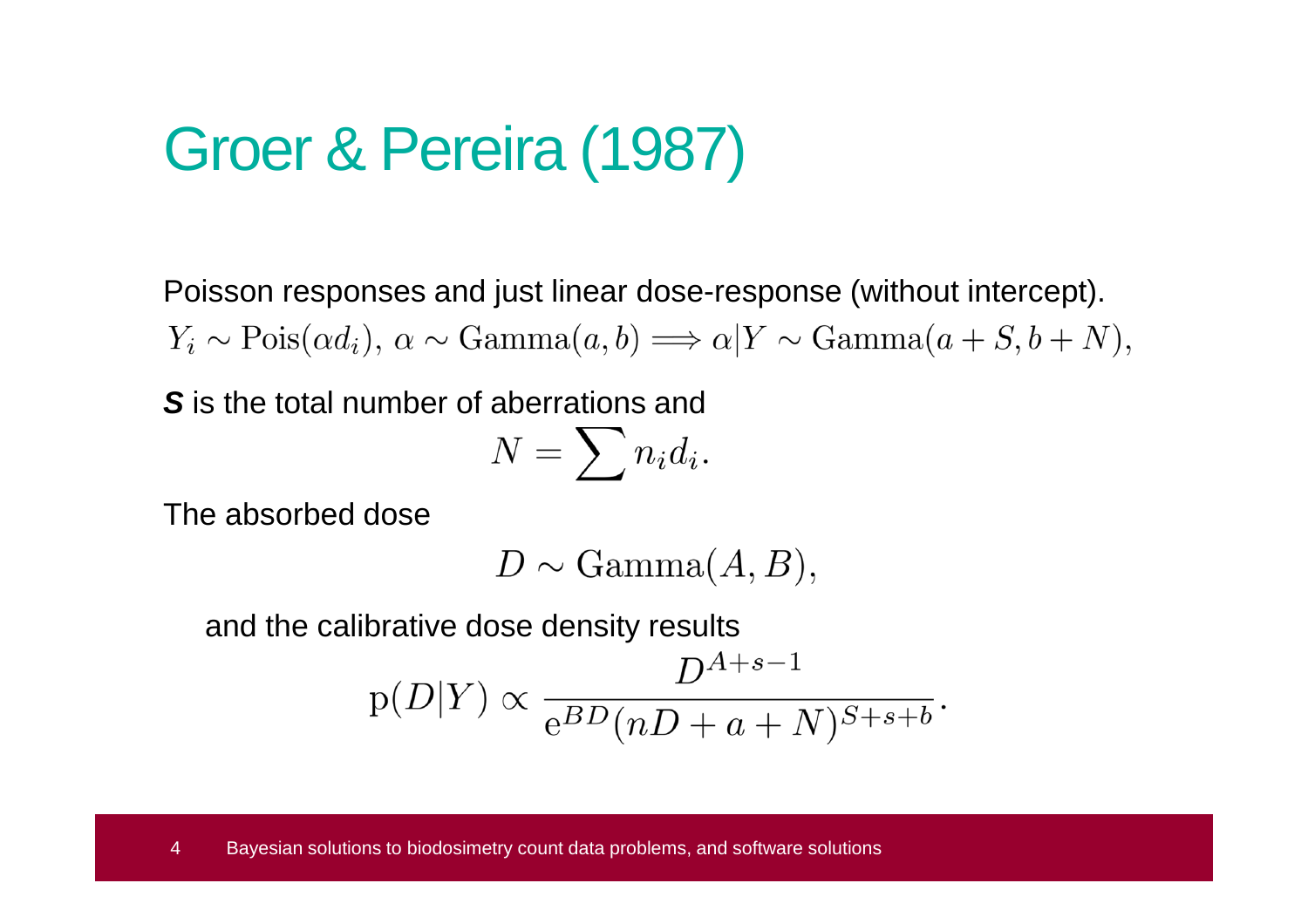#### Brame & Groer (2002)

NB responses with just linear dose-response (without intercept)

 $Y_i \sim NB(\alpha d_i, \Psi)$ ,  $\Psi \sim \text{Gamma}, P(\alpha, \Psi) = P(\alpha)P(\Psi)$ 

and the priors for *α* are Uniform or Normal.

The NB model is compared to the Poisson one using the Bayes Factor

$$
BF = \frac{\int L_{NB}(Y|\alpha, \Psi) P(\alpha) P(\Psi) d\alpha d\Psi}{\int L_{Pois}(Y|\alpha) P(\alpha) d\alpha}.
$$

The calibrative dose density results

$$
\mathbf{P}(D|Y) \propto \mathbf{P}(D) \int \frac{\Gamma(\Psi^{-1} + s)}{\Gamma(s+1)\Gamma(\Psi^{-1})} \left(\frac{\Psi n \alpha D}{1 + \Psi n \alpha D}\right)^s \left(\frac{1}{1 + \Psi n \alpha D}\right)^{1/\Psi} \mathbf{P}(\alpha, \Psi|Y) \mathrm{d} \alpha \mathrm{d} \Psi.
$$

The integrals in this methodology are done using numerical integration.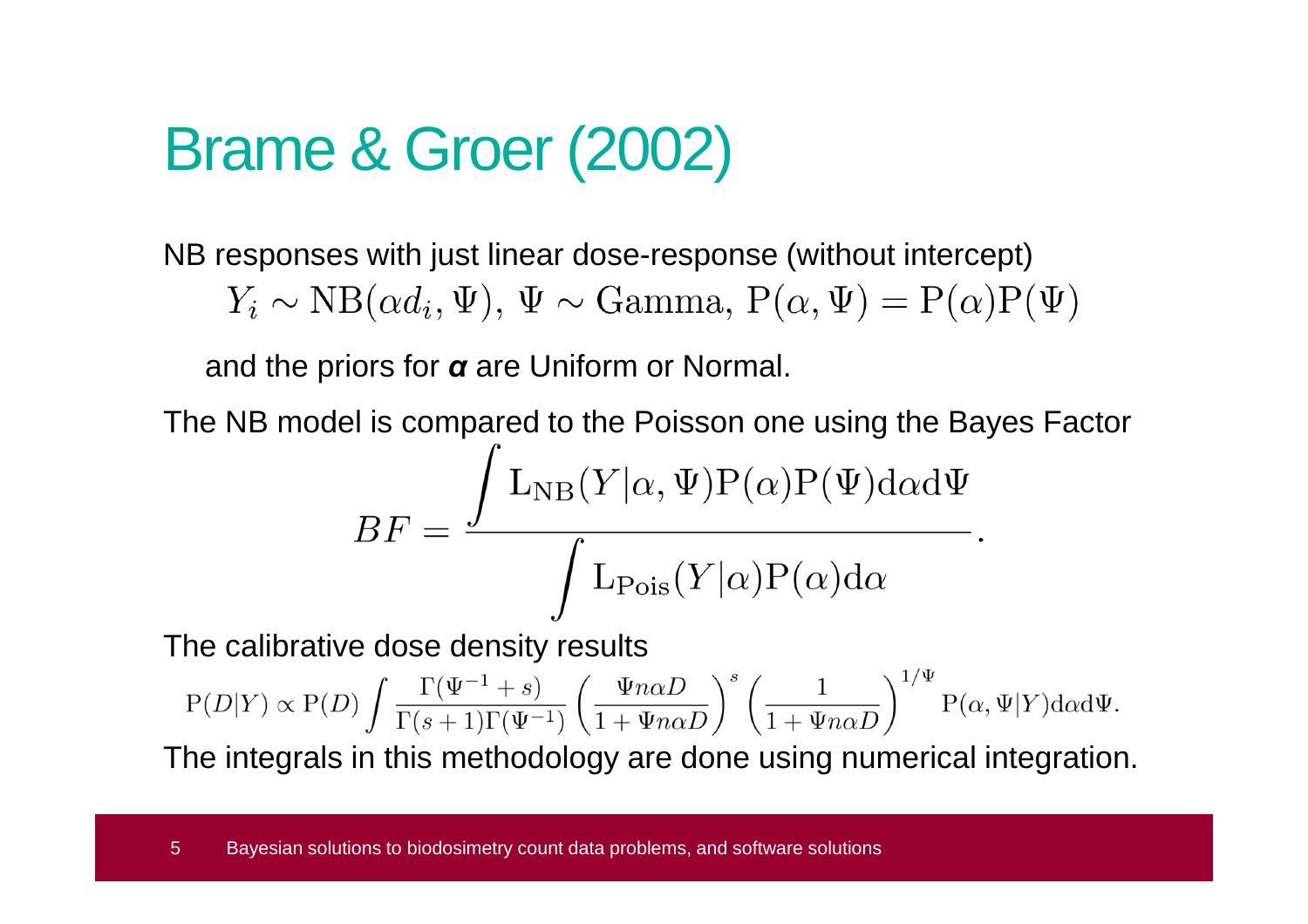#### Other Bayesian works in biodosimetry

- $\bullet$ **Madruga et al. 1994, 1996:** log-normal model.
- $\bullet$ **Kottas et al. 2002:** non-parametric model.
- **Serna et al. 2008:** Jeffrey's prior for analyzing the background distribution.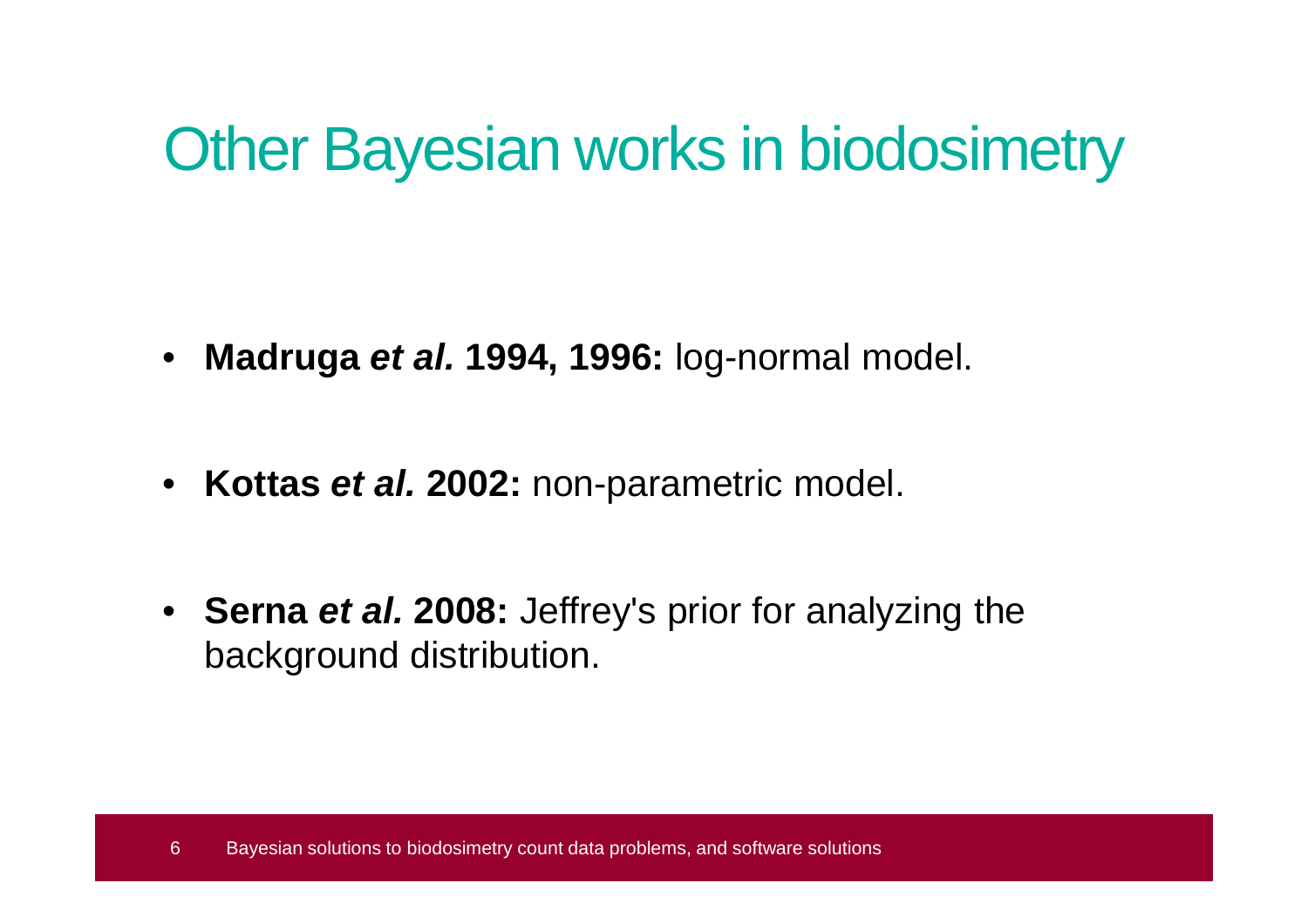# **Whole body exposure**

Higueras M, Puig P, Ainsbury EA, Rothkamm K (2015a). <sup>A</sup> new Inverse Regression Model Applied to Radiation Biodosimetry. Proc. R. Soc. A, DOI: 10.1098/rspa.2014.0588.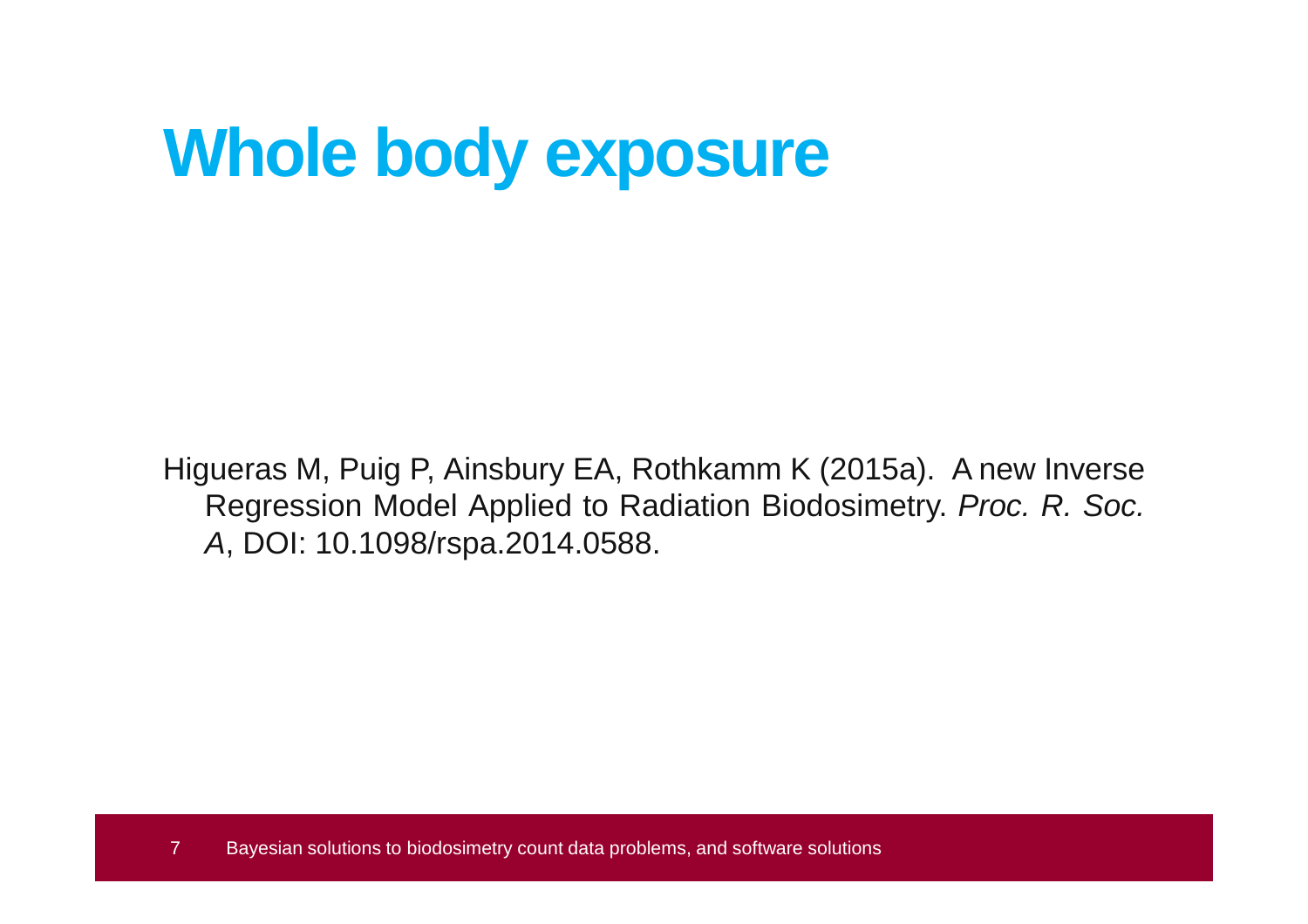#### Poisson models

The posterior of the population mean is approximated to a normal, by asymptotic normality of the posterior distribution for large samples and the delta-method, i.e.:

$$
\mu|D \sim \mathcal{N}\left(\mathbf{f}(D,\hat{\beta}), \nabla \cdot \hat{\Sigma} \cdot \nabla^{\mathrm{T}}\right).
$$

The calibrative density results

 $P(D|Y) \propto P(D)P(X_D = s),$ 

where  $X_D$  is Hermite distributed. If  $\mu/D$  is approximated by a gamma,  $X_D$  is NB distributed.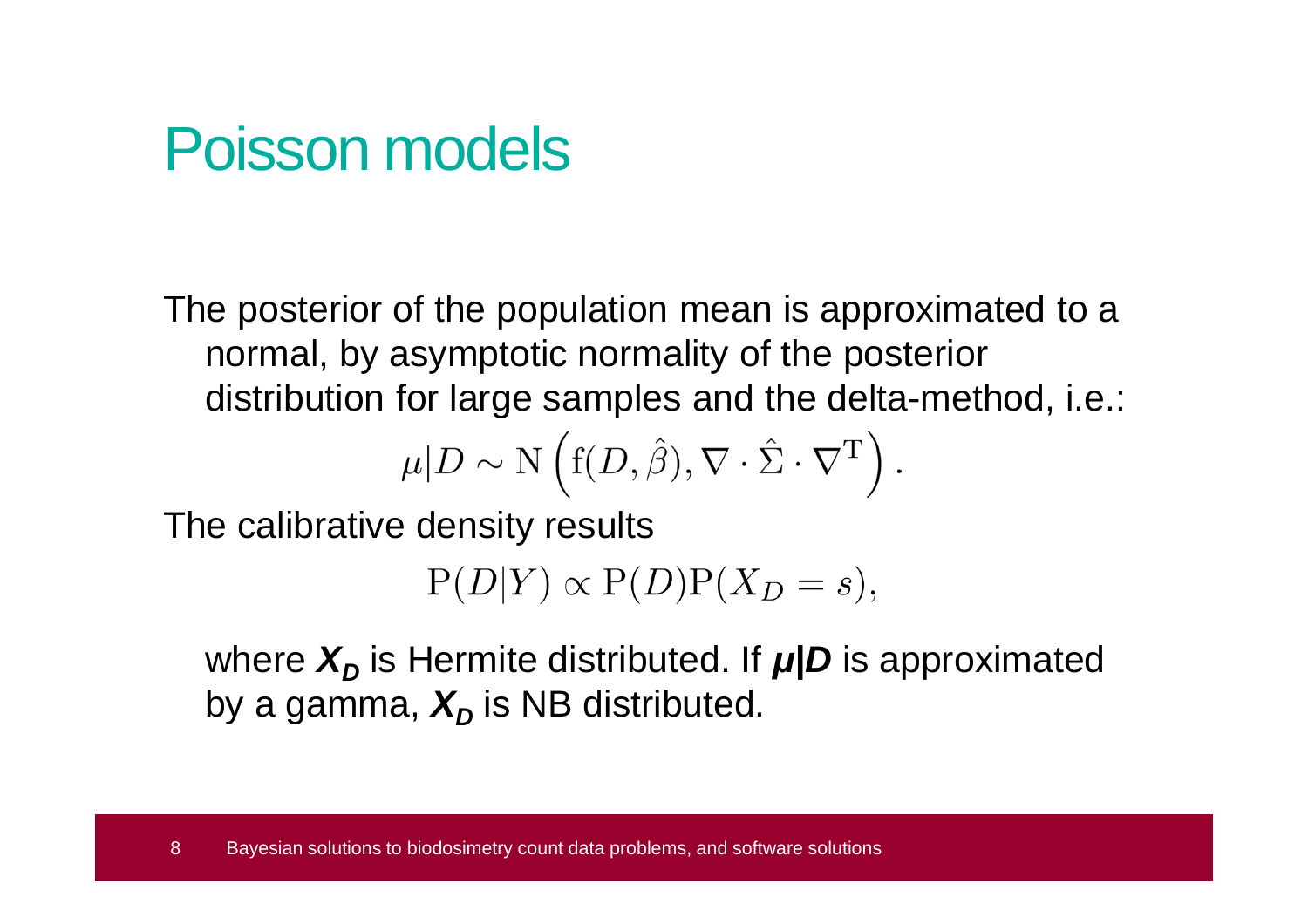# Example: Romm *et al.* (2013)

- • Blood samples from 8 healthy donors were irradiated in vitro with 60Co gamma-rays at a high-dose rate simulating acute whole body exposure.
- $\bullet$  Dicentrics assay: Poisson responses and quadratic dose-response (without intercept).
- • The 1.5 Gy sample is removed from the calibration dataset to be used as test data.

|             |      | Number of dicentrics |                |   |   |                |       |                  |  |
|-------------|------|----------------------|----------------|---|---|----------------|-------|------------------|--|
| Dose $(Gy)$ | 0    |                      |                | 3 | 4 | $\overline{y}$ | d     | $\boldsymbol{u}$ |  |
| 0.25        | 2185 | 8                    |                |   |   | 0.004          | 0.997 | $-0.113$         |  |
| 0.75        | 2550 | 44                   |                |   |   | 0.018          | 1.026 | 0.952            |  |
| 1.00        | 2231 | 54                   | $\mathfrak{D}$ |   |   | 0.025          | 1.044 | 1.503            |  |
| 1.50        | 1712 | 96                   | 3              |   |   | 0.056          | 1.003 | 0.092            |  |
| 2.50        | 1196 | 123                  |                |   |   | 0.105          | 1.038 | 0.985            |  |
| 3.00        | 1070 | 320                  | 41             |   |   | 0.295          | 1.012 | 0.334            |  |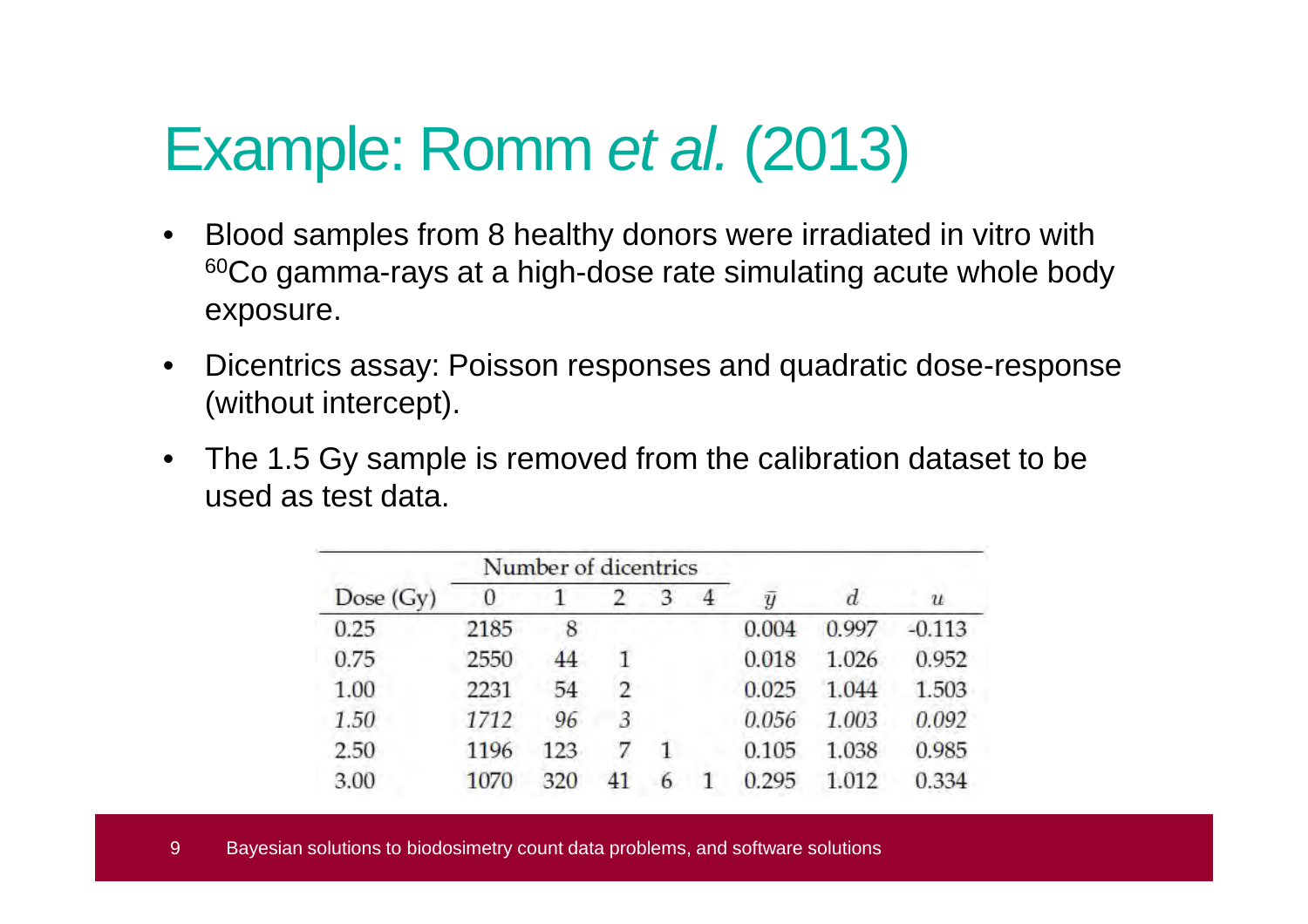# Example: Romm *et al.* (2013)<br>————————————————————

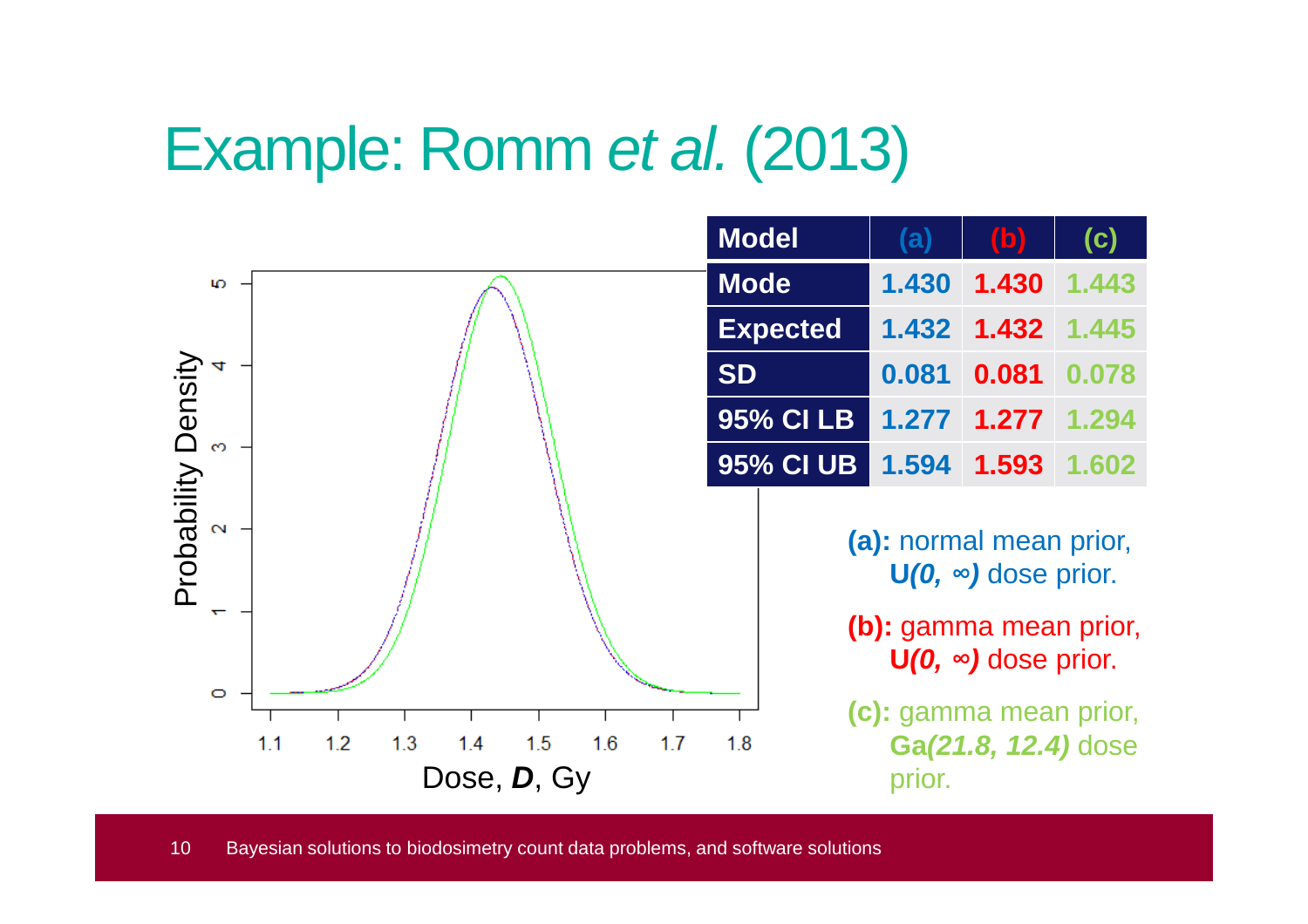#### Compound Poisson models

The joint posterior of the population mean and the dispersion index is defined:

 $(\mu, \delta)|D \sim N_2 \left( (f(D, \hat{\beta}), \hat{\delta}), \nabla \cdot \hat{\Sigma} \cdot \nabla^{T} \right).$ 

The calibrative density can be defined directly and calculated by numerical integration (not computationally intensive, always bivariate: **D** and *δ*).

Fixing *δ* by its MLE, the model its reduced and the mean prior is applied like in the Poisson models. The resulting calibrative density is in terms of Compound -Hermite (-NB) mass function.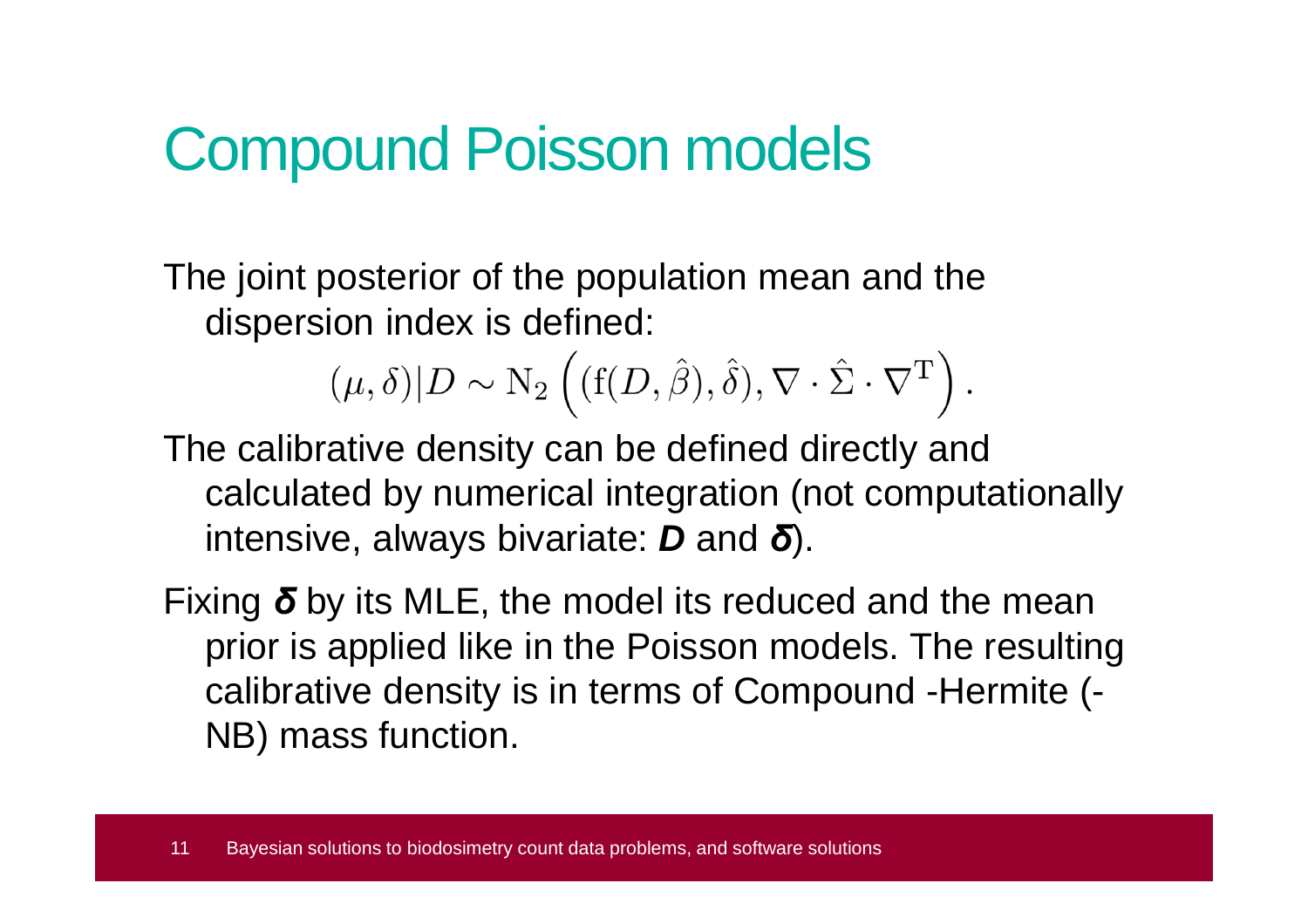#### Example: Puig & Valero (2006)

- $\bullet$  11 samples of peripheral blood exposed to different doses of γ-rays (0.93 cGymin-1 dose rate). For each sample, approximately 5000 binucleated cells were inspected.
- •MN assay: NB responses and quadratic dose-response.
- $\bullet$ The 0.1 Gy sample is used as test data.

| dose (Gy)<br>$\bf{0}$ |      | no. micronuclei |                |                |     |    |                |                |          |       |        |
|-----------------------|------|-----------------|----------------|----------------|-----|----|----------------|----------------|----------|-------|--------|
|                       |      |                 | $\overline{2}$ | 3              | 4   | 5. | 6              | 7              | <b>V</b> | d     | U      |
| 0.00                  | 4887 | 106             | 5              | $\overline{2}$ |     |    |                |                | 0.024    | 1.156 | 7.839  |
| 0.10                  | 4773 | 206             | 19             | 2              |     |    |                |                | 0.050    | 1.150 | 7.526  |
| 0.25                  | 4261 | 324             | 41             | 12             | 7   |    |                |                | 0.090    | 1.306 | 15.306 |
| 0.50                  | 4536 | 364             | 76             | 17             |     |    |                |                | 0.119    | 1.449 | 22.484 |
| 0.75                  | 4383 | 512             | 85             | 18             |     |    |                |                | 0.149    | 1.257 | 12.876 |
| 1.00                  | 4225 | 636             | 115            | 19             | 5   |    |                |                | 0.189    | 1.240 | 12.009 |
| 1.50                  | 4018 | 805             | 139            | 26             | 9   | п. | $\overline{2}$ |                | 0.243    | 1.270 | 13.495 |
| 2.00                  | 3499 | 1194            | 238            | 45             | 13  | 10 |                |                | 0.383    | 1.209 | 10.471 |
| 2.50                  | 3171 | 1313            | 393            | 94             | 24  | 3  | $\mathcal{P}$  |                | 0.501    | 1.201 | 10.077 |
| 3.00                  | 2582 | 1575            | 598            | 190            | 44  | 9  | $\mathcal{P}$  | 6              | 0.722    | 1.206 | 10.307 |
| 4.00                  | 1974 | 1674            | 869            | 342            | 102 | 26 | 13             | $\overline{2}$ | 1.013    | 1.172 | 8.628  |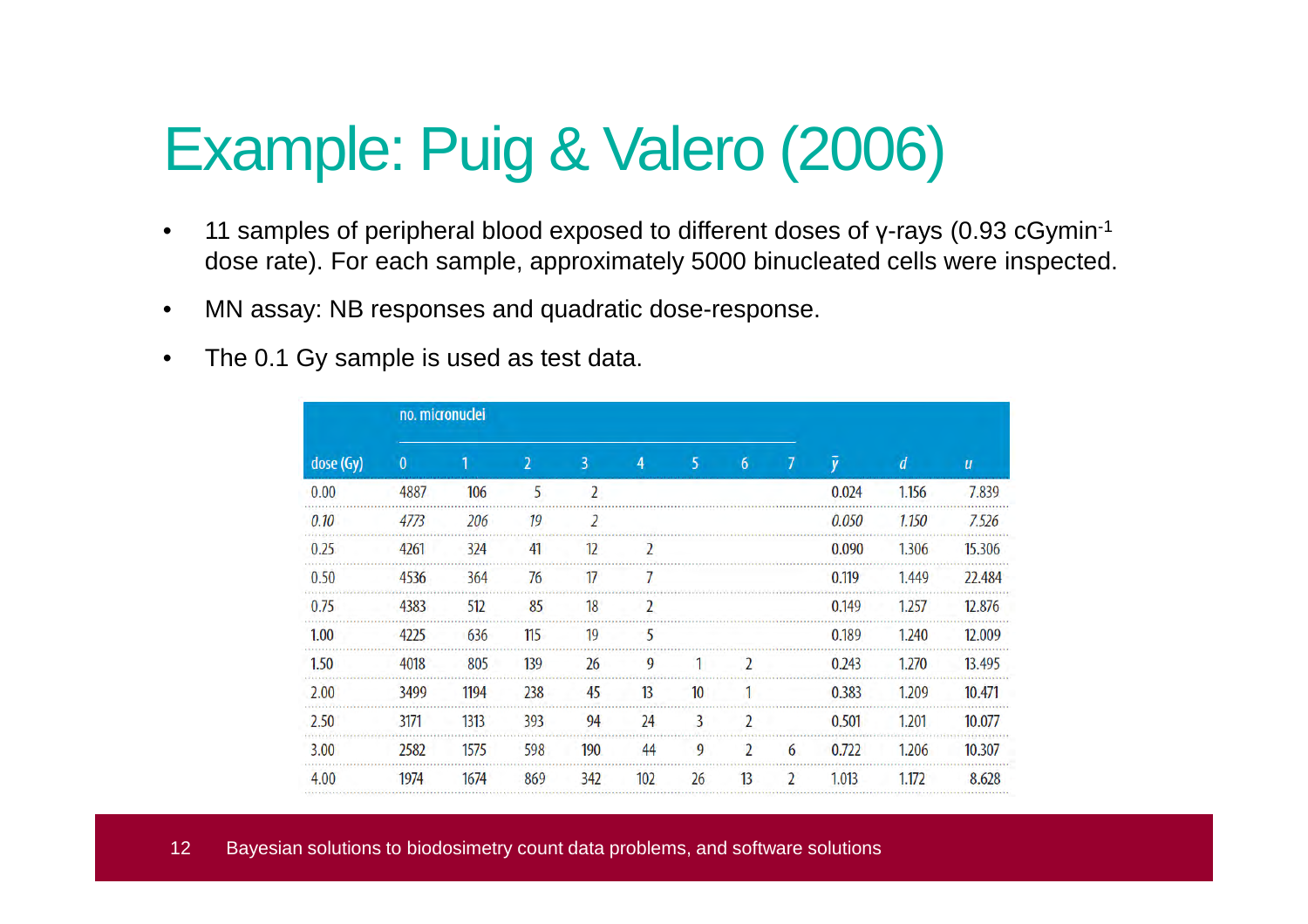#### Example: Puig & Valero (2006)

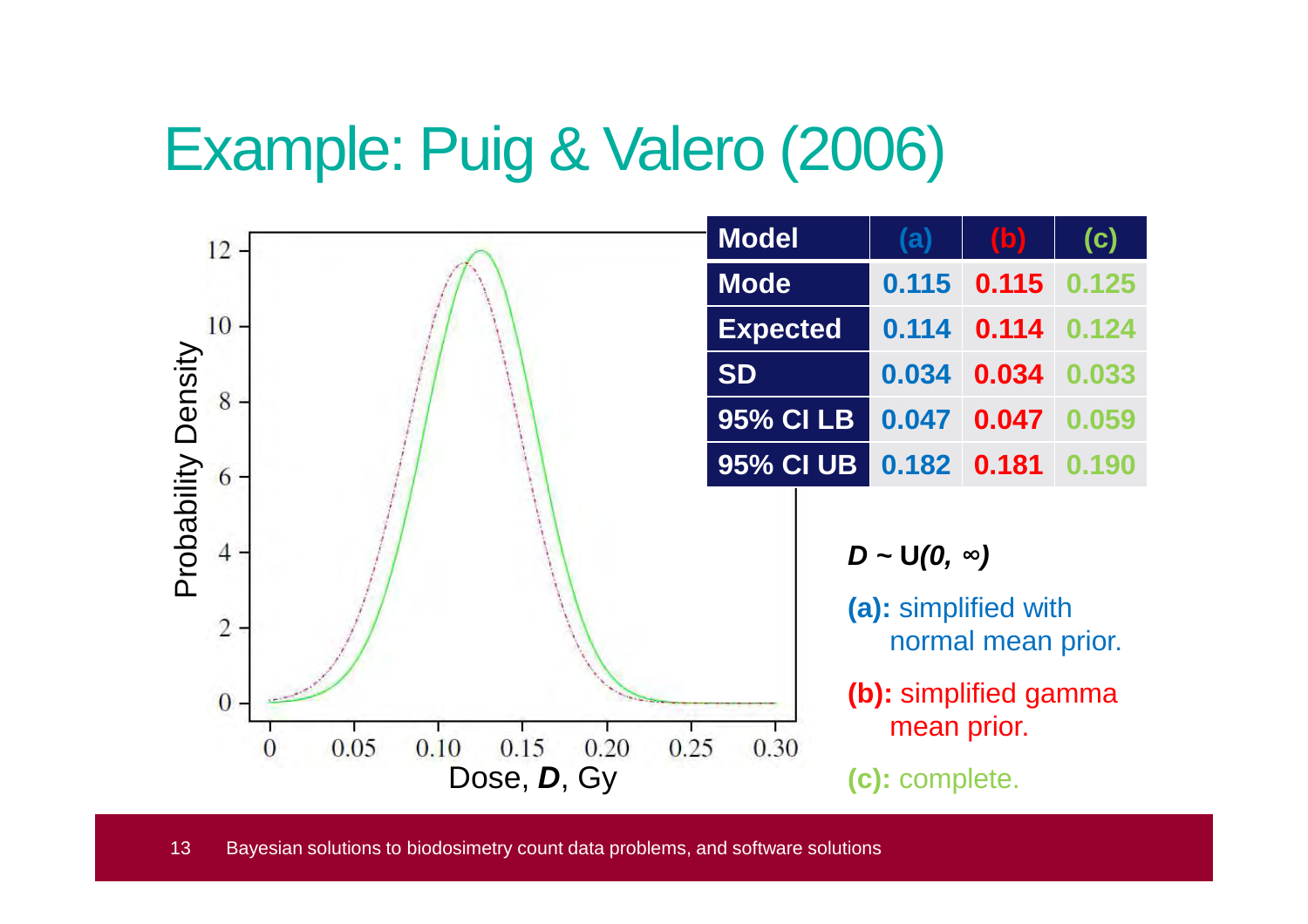# Conclusions of Higueras et al. (2015a)

- New whole body cytogenetic dose estimation Bayesianlike models for Poisson and two parameter compound Poisson responses are presented.
- The approach is valid for any given dose-response function one time differentiable in the parameter set domain.
- To use this methodology, only the estimates of the parameters and covariance matrix of the dose-response curve are required.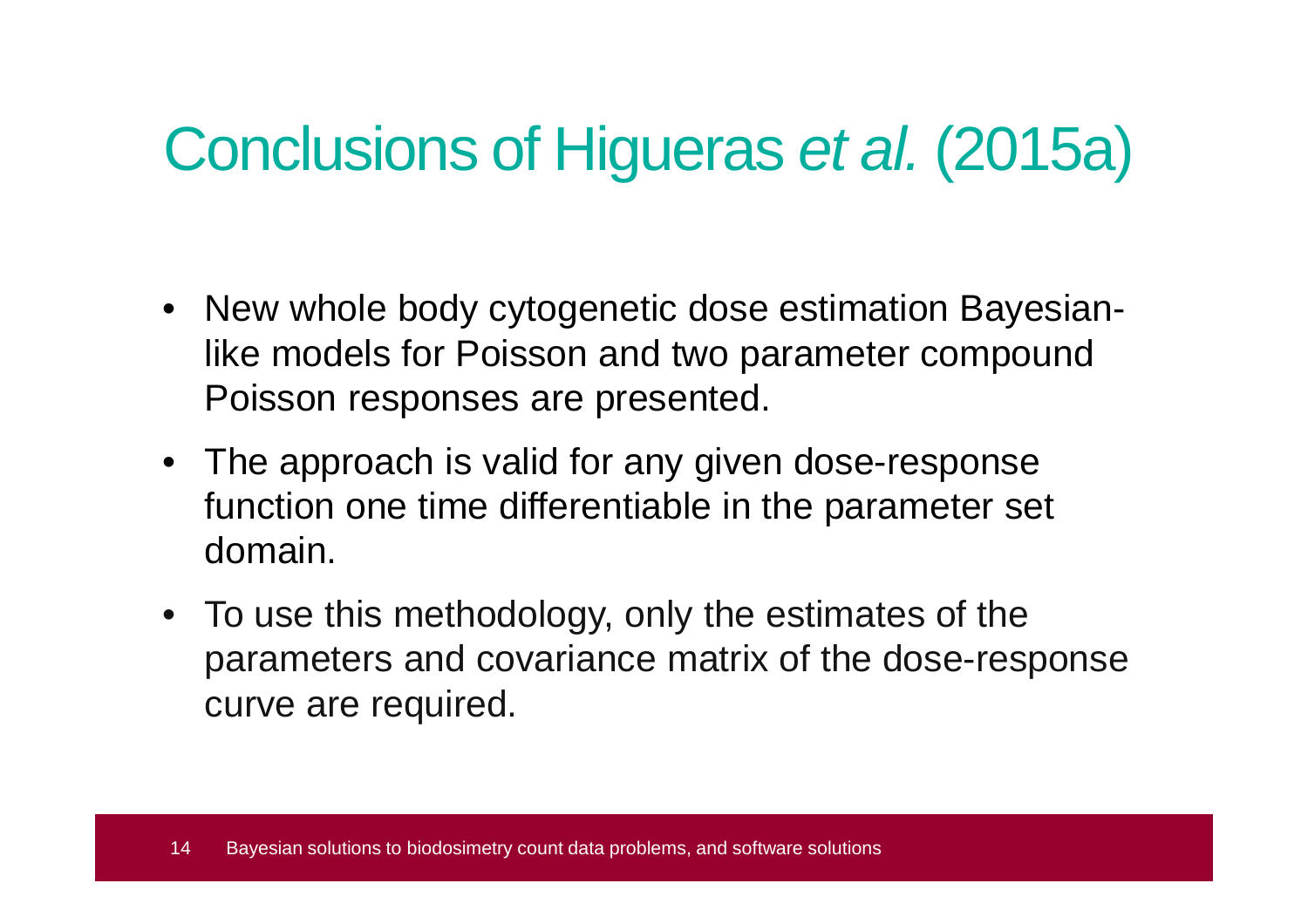#### **radir**

Moriña D, Higueras M, Puig P, Ainsbury EA, Rothkamm K (2015). radir package: An <sup>R</sup> implementation for cytogenetic biodosimetry dose estimation. J. Radiol. Prot., DOI: 10.1088/0952-4746/35/3/557.

https://cran.r-project.org/web/packages/radir/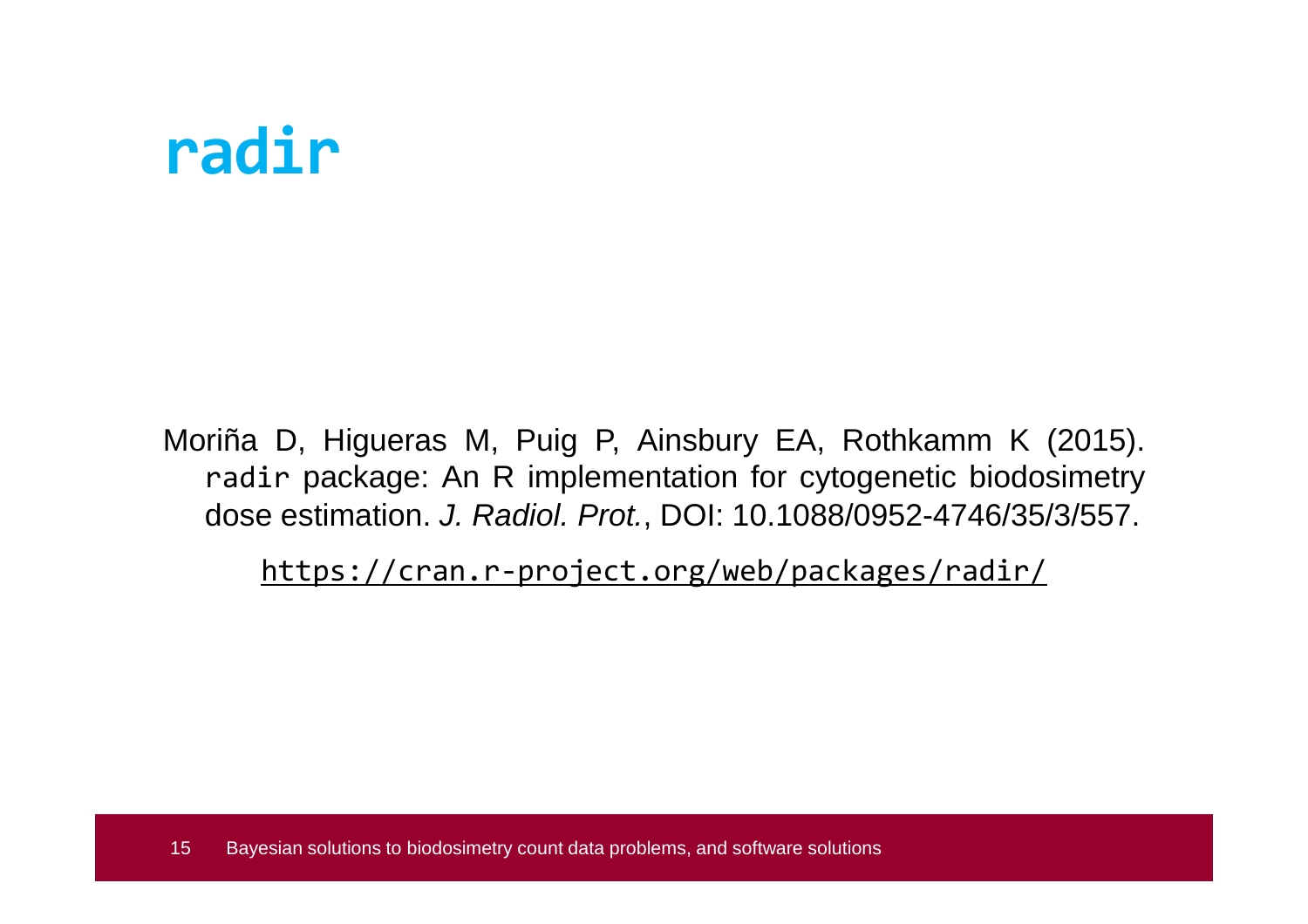

16 Bayesian solutions to biodosimetry count data problems, and software solutions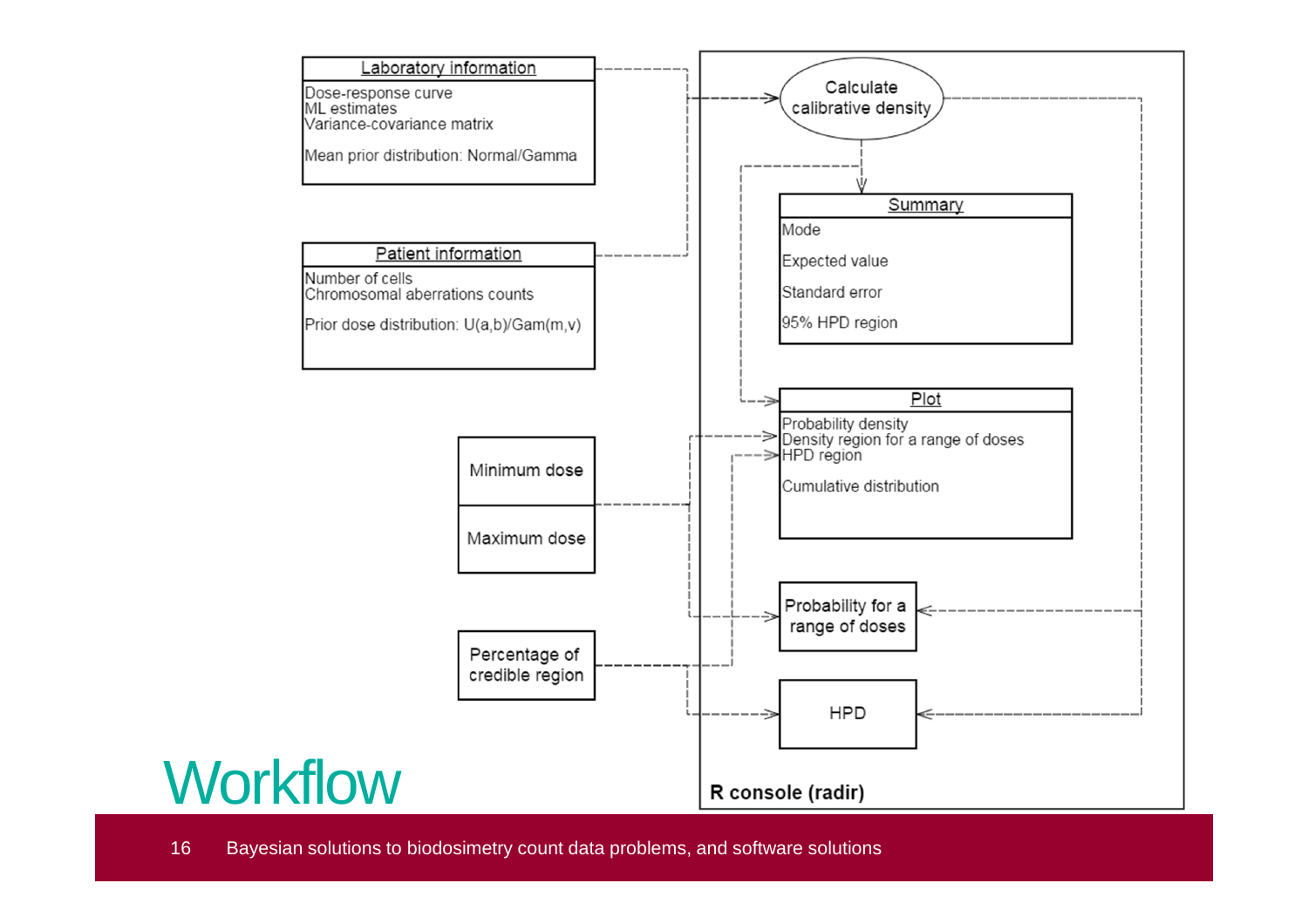#### Video tutorial

#### http://polimedia.uab.cat/#v\_592

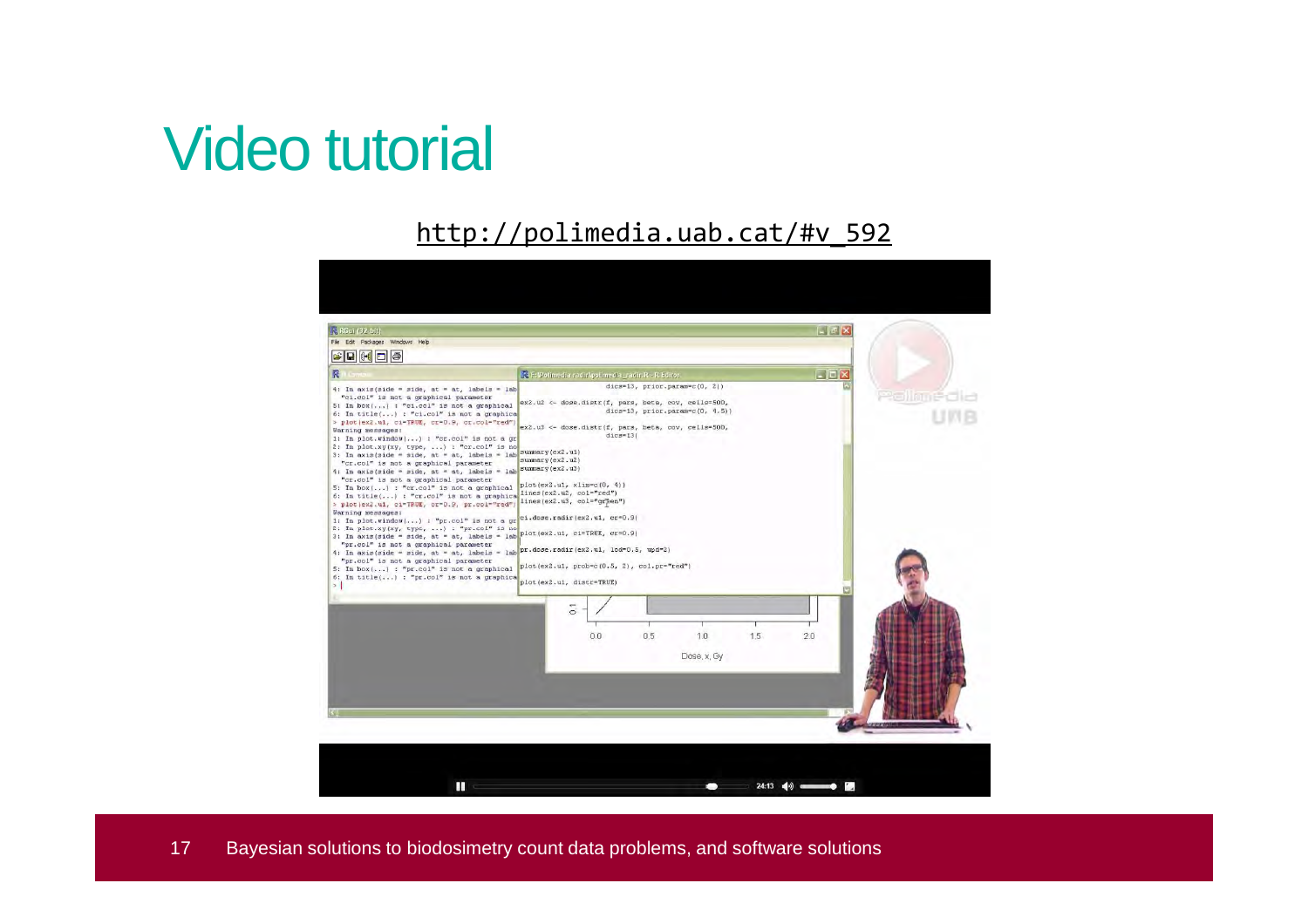#### **Screenshot**

| RStudio                                                                               | <b>PERSONAL PROPERTY</b>                                                                                            | $= 0 $                                                      |
|---------------------------------------------------------------------------------------|---------------------------------------------------------------------------------------------------------------------|-------------------------------------------------------------|
| File Edit Code View Plots Session Build Debug Tools Help                              |                                                                                                                     |                                                             |
| 9 <del>안</del> E 리 온 M So The annual                                                  |                                                                                                                     | A Project (None) -                                          |
| $@$ ] proves.R $\times$                                                               | $\blacksquare$                                                                                                      | <b>Environment</b> History<br>$-\Box$                       |
| Source on Save Q / -                                                                  | Run be Source                                                                                                       | Tel ent Import Dataset Clear<br>$\equiv$ List               |
| library(radir)<br>1                                                                   |                                                                                                                     | Q<br>Global Environment                                     |
| $\overline{2}$<br>$###$ Example 3 (a)<br>3                                            | E                                                                                                                   | Data                                                        |
| $f \leftarrow$ expression(b1*x+b2*x^2)<br>4                                           |                                                                                                                     | num [1:2, 1:2] 7.20e-06 -<br>cov                            |
| pars <- $c("b1", "b2")$<br>5<br>beta <- $c(3.126e-3, 2.537e-2)$<br>6                  |                                                                                                                     | values                                                      |
| $cov <$ matrix(c(7,205e-06,-3,438e-06,-3,438e-06,2,718e-06), nrow=2)                  |                                                                                                                     | b1<br>0.003126                                              |
| 8                                                                                     |                                                                                                                     | b2<br>0.02537                                               |
| 9<br>### (a)<br>10                                                                    | ex1.a <- dose.distr(f, pars, beta, cov, cells=1811, dics=102, m.prior="normal", d.prior="uniform", prior.param=c(0, | num [1:2] 0.00313 0.02537<br>beta<br>List of 2<br>$Q$ ex1.a |
| summary(ex1.a)<br>11                                                                  |                                                                                                                     | f<br>expression(b1 * $x + b2$ * $x \wedge$                  |
| $plot(ex1.a, ci=T, cr=0.90)$<br>12<br>13                                              |                                                                                                                     | $-$ be $11.21$ "ki" "ka"<br>0.500                           |
| ٠<br>14                                                                               | m                                                                                                                   | Files Plots<br>Packages Help Viewer<br>$-\Box$              |
| 图 (Top Level) ÷<br>12:27                                                              | R Script =                                                                                                          | G<br>Zoom <b>A</b> Export C Clear All                       |
| Console $-1$                                                                          | $\Box$                                                                                                              |                                                             |
| $>$ summary(ex1.a)                                                                    |                                                                                                                     |                                                             |
| Mode                                                                                  |                                                                                                                     |                                                             |
|                                                                                       |                                                                                                                     |                                                             |
| 1.429                                                                                 |                                                                                                                     | 40                                                          |
|                                                                                       |                                                                                                                     | 4                                                           |
| Expected value                                                                        |                                                                                                                     | Density                                                     |
| --------------<br>1.432                                                               |                                                                                                                     | $\infty$                                                    |
|                                                                                       |                                                                                                                     | $\mathbf{N}$                                                |
| Standard Dev.                                                                         |                                                                                                                     |                                                             |
|                                                                                       |                                                                                                                     | Probability<br>$\tau$                                       |
| 0.081                                                                                 |                                                                                                                     | $\circ$                                                     |
|                                                                                       |                                                                                                                     |                                                             |
| 95% CI<br>the first first first first first first first first first first first first |                                                                                                                     | 0.8 1.0 1.2 1.4 1.6 1.8 2.0                                 |
| (1.275; 1.591)                                                                        |                                                                                                                     |                                                             |
| > $plot(ex1.a, ci=T, cr=0.90)$                                                        |                                                                                                                     | Dose, x, Gy                                                 |
|                                                                                       |                                                                                                                     |                                                             |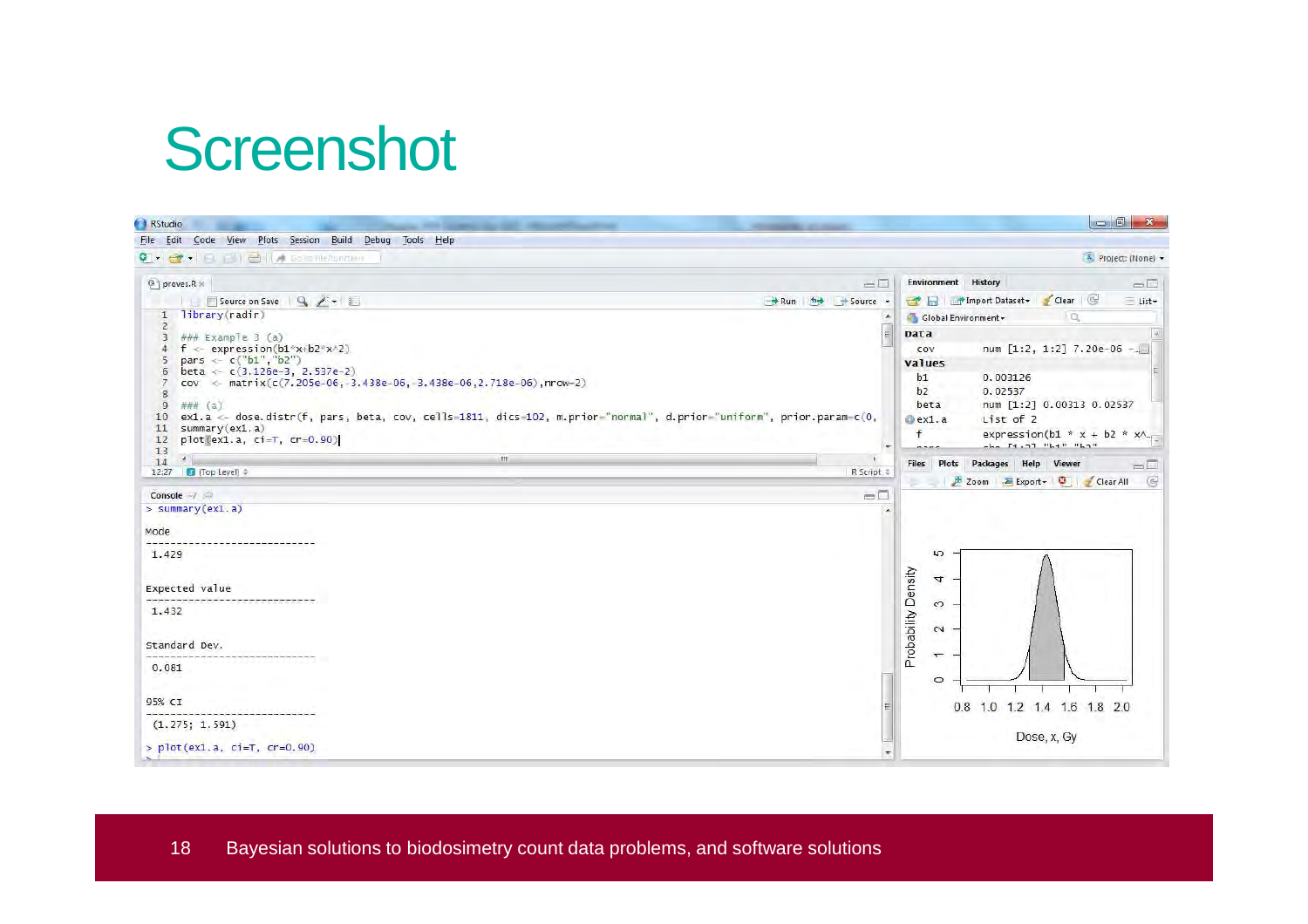### Example: Pujol et al. (2014)

The mean of dicentrics per cell as a function of the absorbed dose is

$$
f(x; \beta) = \beta_0 e^{-\beta_1 e^{-\beta_2 x}} \left( 1 + \frac{\beta_3 x (2\beta_0 e^{-\beta_1 e^{-\beta_2 x}} + 1)}{1 + \beta_3 x (\beta_0^2 (e^{-\beta_1 e^{-\beta_2 x}})^2 + \beta_0 e^{-\beta_1 e^{-\beta_2 x}})} \right).
$$

We assume Poisson responses. The 17 Gy test sample consists in 914 dicentrics scored in 100 cells. Assuming the gamma mean prior and a **U(0,***∞***)** prior dose.



19 Bayesian solutions to biodosimetry count data problems, and software solutions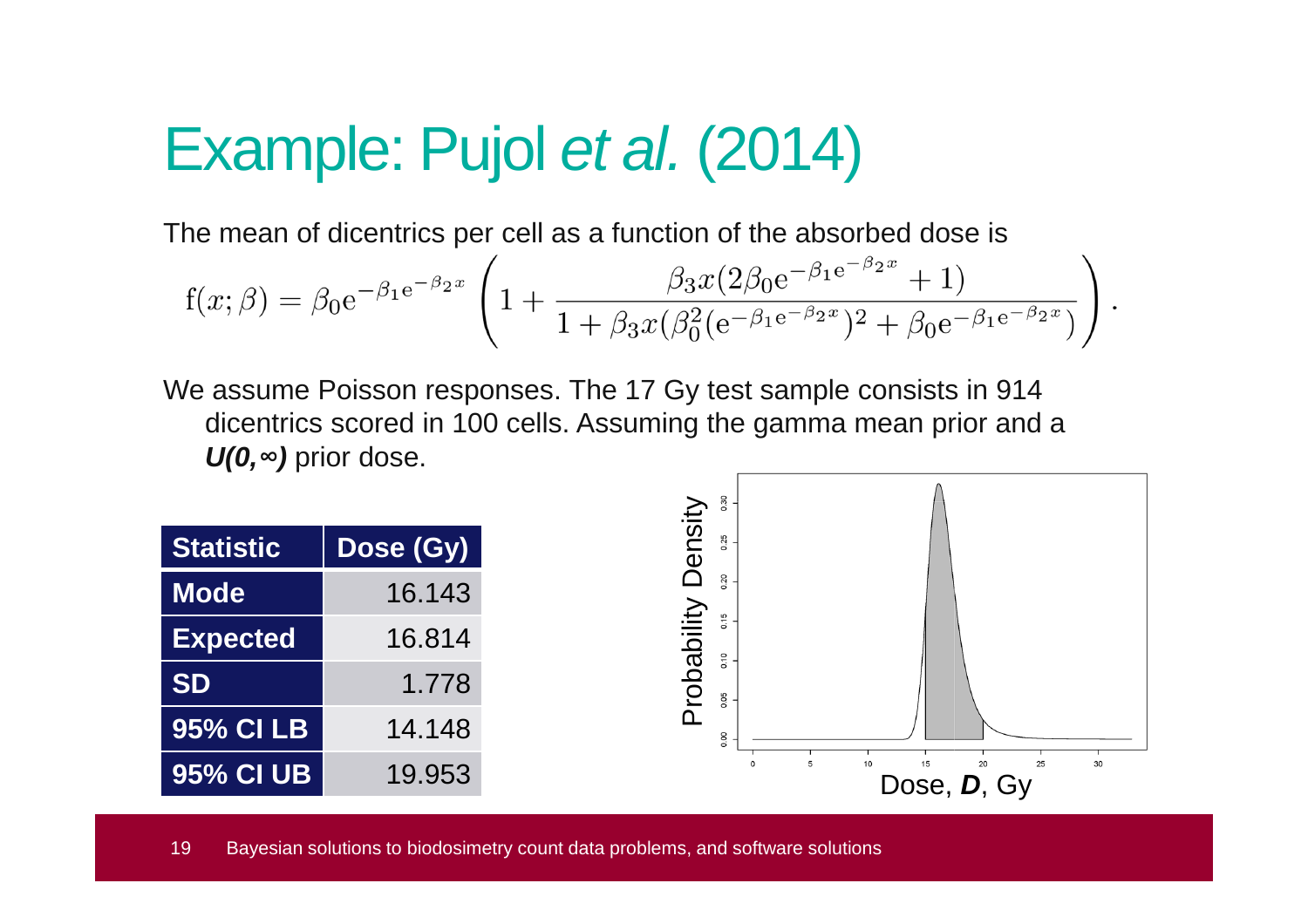# **Partial body exposure**

Higueras M, Puig P, Ainsbury EA, Vinnikov VA, Rothkamm, K (2015b). A New Bayesian Model Applied to Cytogenetic Partial BodyIrradiation Estimation. *Radiat. Prot. Dosim.*, DOI: 10.1098/rspa. 2014.0588.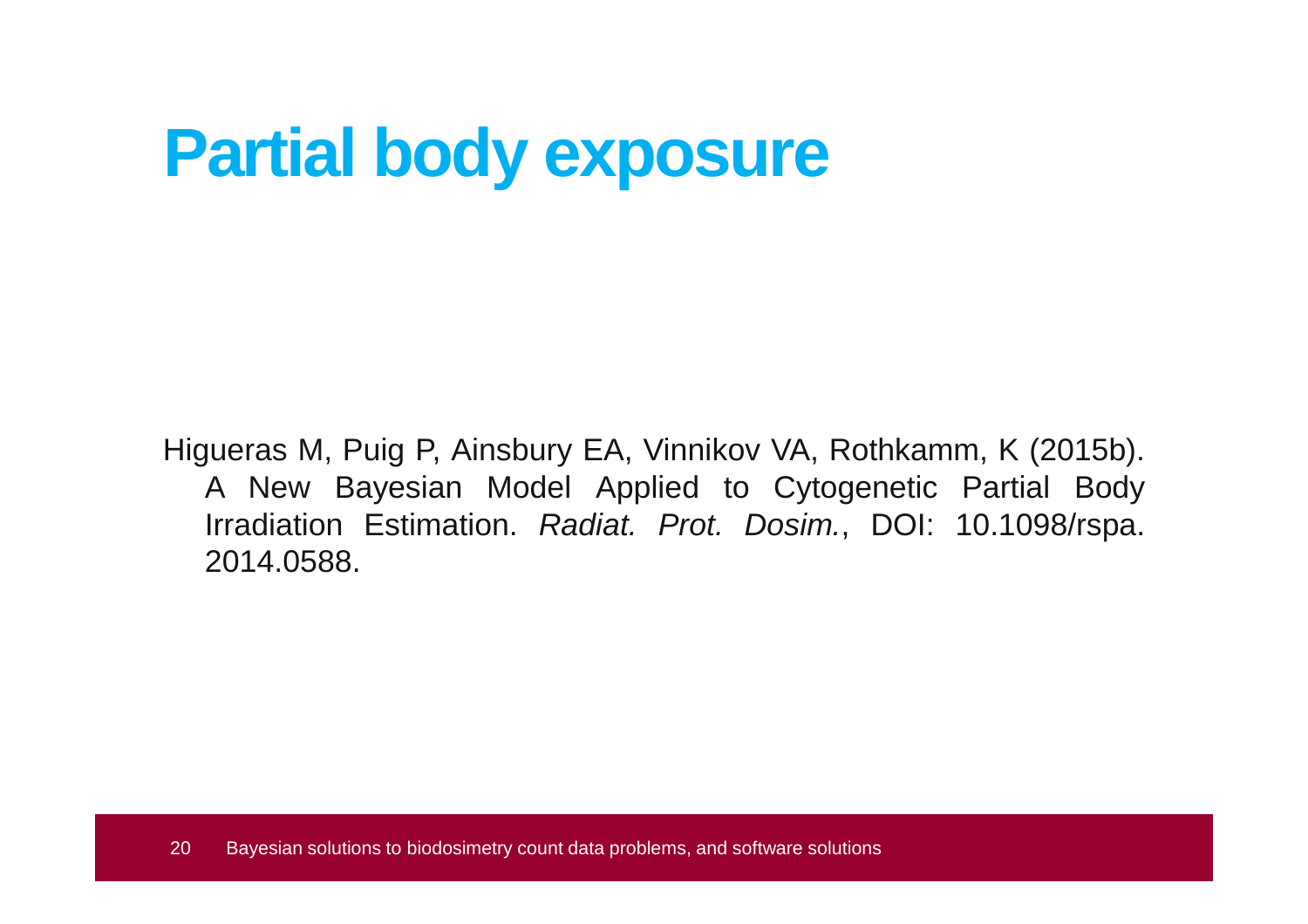

The Bayesian alternative for PBI:

• Decision: does the sample come from a partial body exposure? In contrast to the frequentist *u*-test, the Bayarri *et al.* 2008 Bayes factor is proposed (ZIP vs. Poisson):

$$
BF = \frac{n_0!}{(n+1)!} \sum_{j=0}^{n_0} \frac{(n-j)!}{(n_0-j)!} (1-j/n)^{-(s+1/2)},
$$

where **n**, **n<sup>0</sup>** and **<sup>s</sup>** are respectively the sample size and frequency of zeros, and the sum of the total number of chromosomal aberrations.

• Once the ZIP assumption is supported, a new Bayesian model is proposed for the dose and fraction of the body irradiated estimation.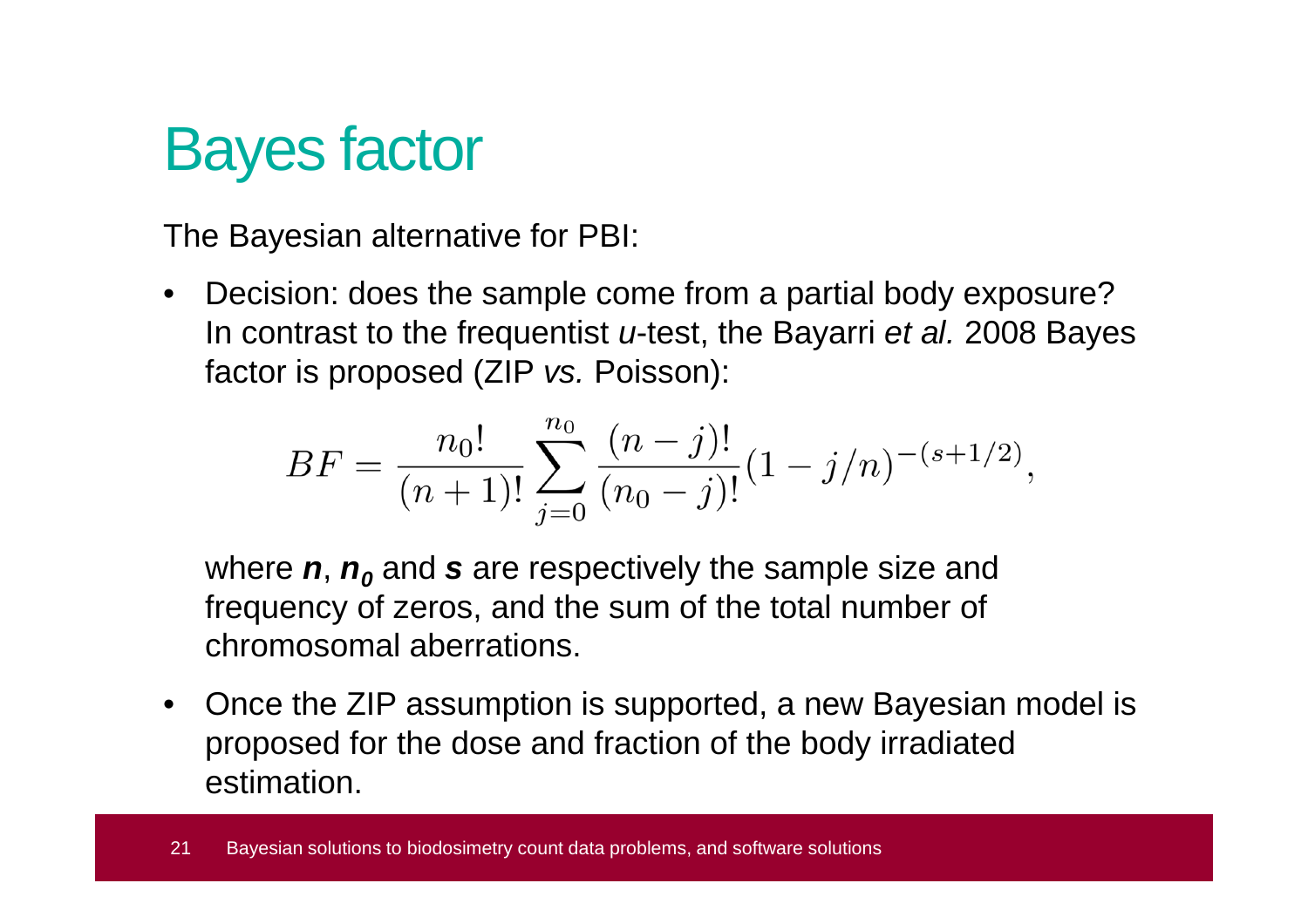#### The model

The frequency of aberrations per cell is

$$
Z \sim \text{ZIP}\left(\mu, \frac{1-F}{F e^{-D/d_0} - F + 1}\right),\,
$$

where analogously to Higueras *et al.* (2015a)

$$
u|D \sim \text{Gamma}\left(\frac{f(D,\hat{\beta})^2}{v(D,\hat{\beta})}, \frac{f(D,\hat{\beta})}{v(D,\hat{\beta})}\right)
$$

an application of Bayes' theorem shows the expression of the likelihood of **D**, **F** and **d<sup>0</sup>** for the given test data

$$
L(y|D, F, d_0) \propto (Fe^{-D/d_0} - F + 1)^{-n} \sum_{j=1}^{n_0} {n_0 \choose j} \frac{F^{n-j}(1-F)^j}{(n-j)^s} P(X_j = s|D),
$$

where **Xj** is a random variable negative binomial distribution with mean and variance depending on **j** and **D**.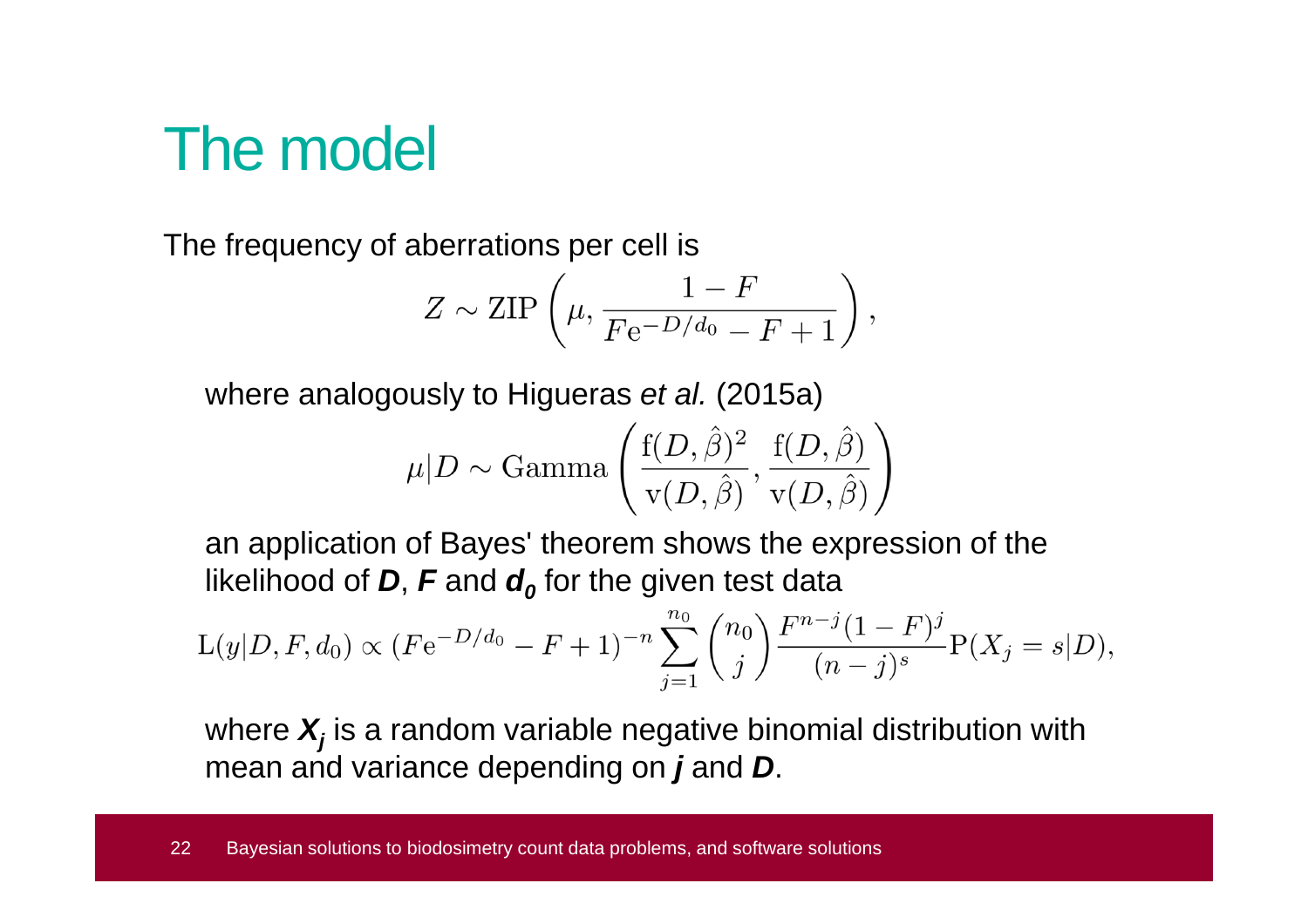#### The model

Considering **D**, **F** and **d<sup>0</sup>** as independent random variables, and

$$
D \sim \text{Gamma}\left(\frac{\hat{D}^2}{\hat{\sigma}_{\hat{D}}^2}, \frac{\hat{D}}{\hat{\sigma}_{\hat{D}}^2}\right); F \sim \mathcal{U}(0, 1); d_0 \sim \mathcal{U}(2.7, 3.5);
$$

the joint posterior density,

$$
P(D, F, d_0|y) = \frac{L(y|D, F, d_0)P(D, F, d_0)}{\int L(y|D, F, d_0)P(D, F, d_0)dD dF d d_0},
$$

has a non-tractable form. The acceptance-rejection sampling is used to simulate the posterior distribution.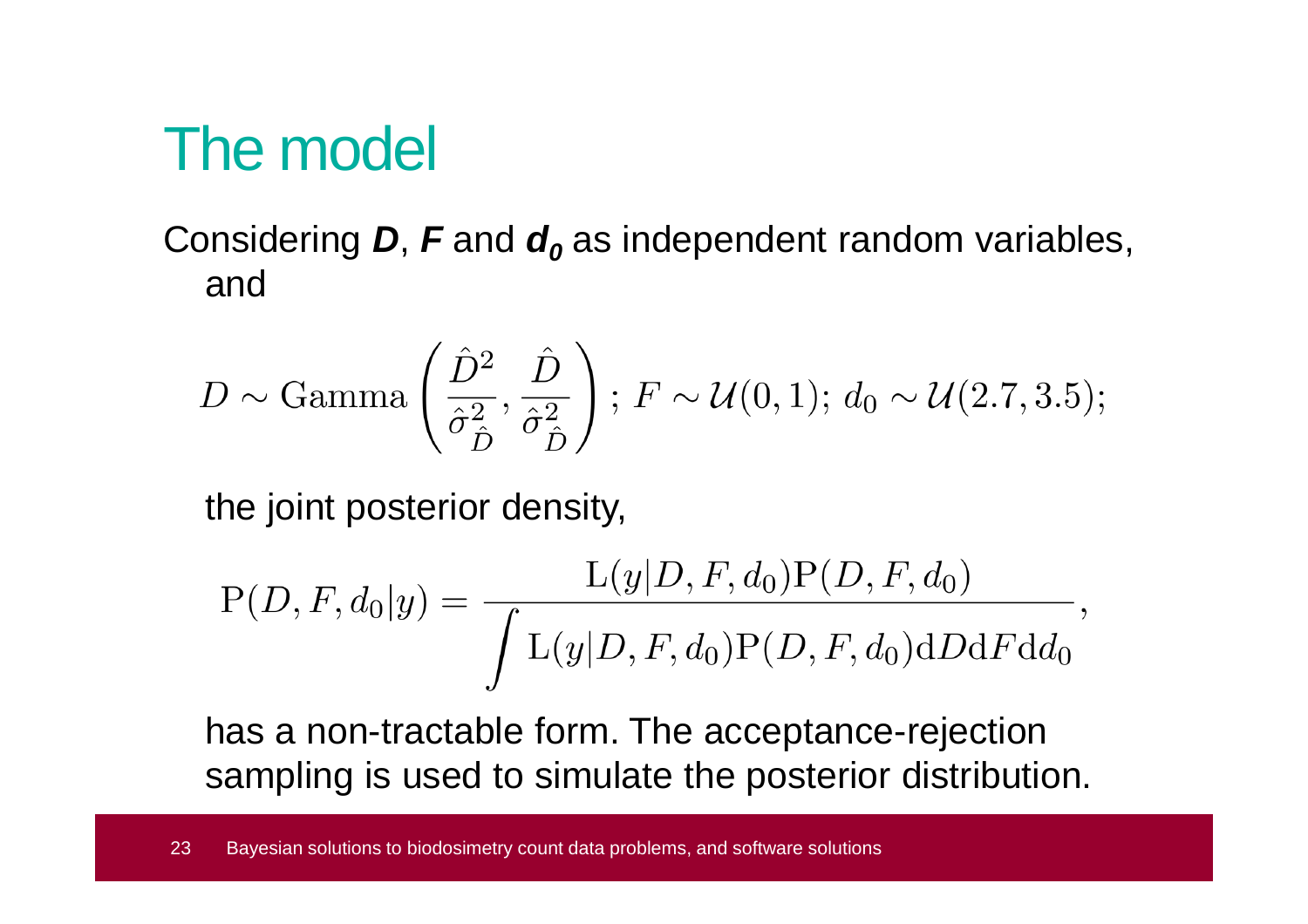#### **Example**

In a recent experiment to simulate PBI, unirradiated and irradiated blood at each dose was mixed. For instance, the exposed blood fraction comprised 10% for 2 Gy, whose distribution of dicentrics plus centric rings is

| <b>#Dic+CR</b> |      |    |  |
|----------------|------|----|--|
| #cells         | 1043 | 16 |  |

The Bayes factor value for this sample gives 'strong' evidence in support to the ZIP assumption, because **<sup>6</sup> <sup>&</sup>lt;2 logBF <sup>=</sup> 9.41 <sup>&</sup>lt; <sup>10</sup>**.

The calibration dose response data is taken from Vinnikovet al. 2013.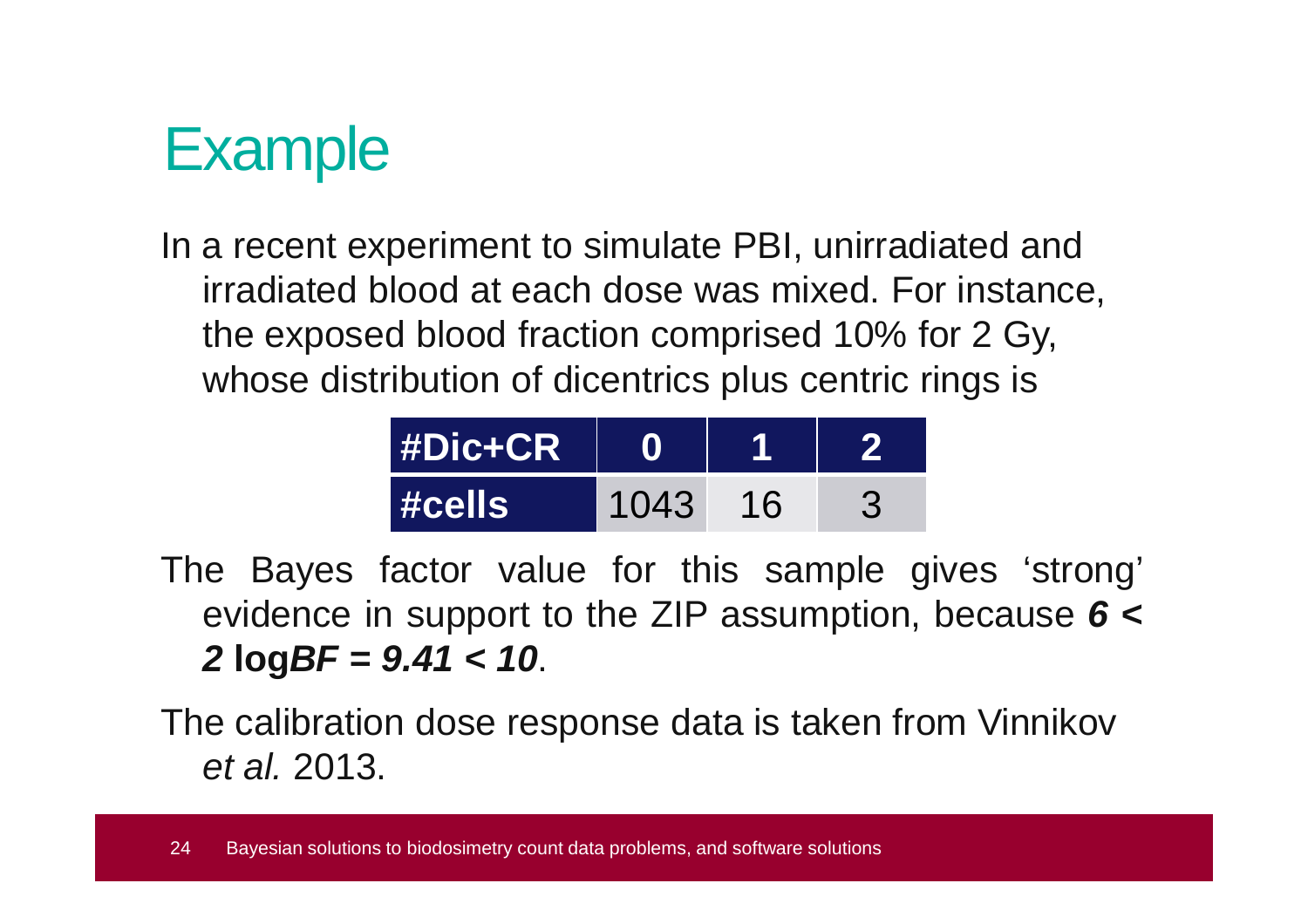#### Marginal posteriors

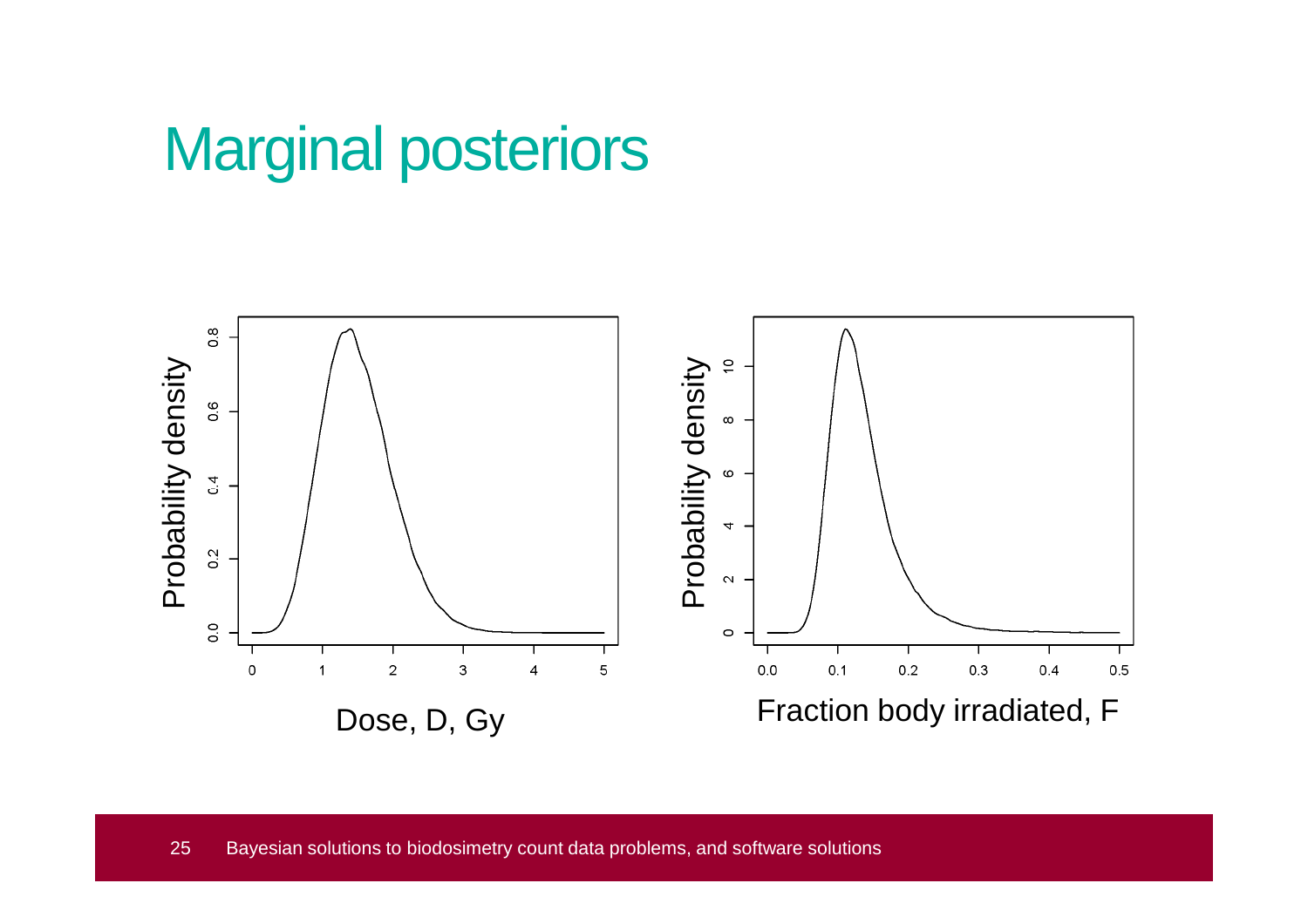#### Joint posterior and statistic summary

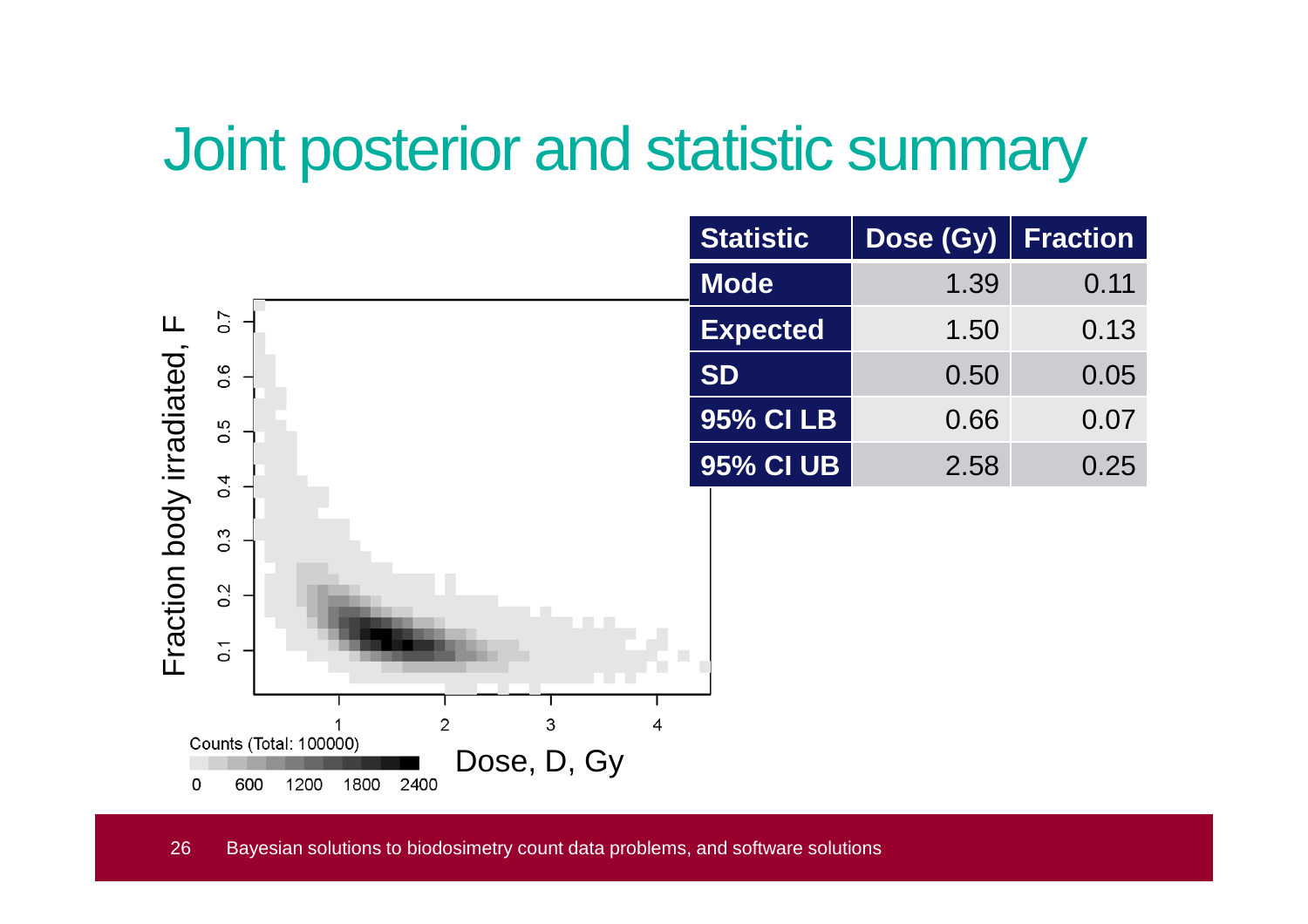### **Conclusions**

- • Novel solutions for statistical analysis of cytogenetic biological dosimetrydata have been developed.
- $\bullet$  New Bayesian models have been created and applied in practical cytogenetic dose estimation.
- $\bullet$  Some of these models have been implemented in the R statistical software for biodosimetry laboratory researchers.
- $\bullet$  These new solutions lead to more accurate quantification of statistical uncertainty associated with cytogenetic dose estimates.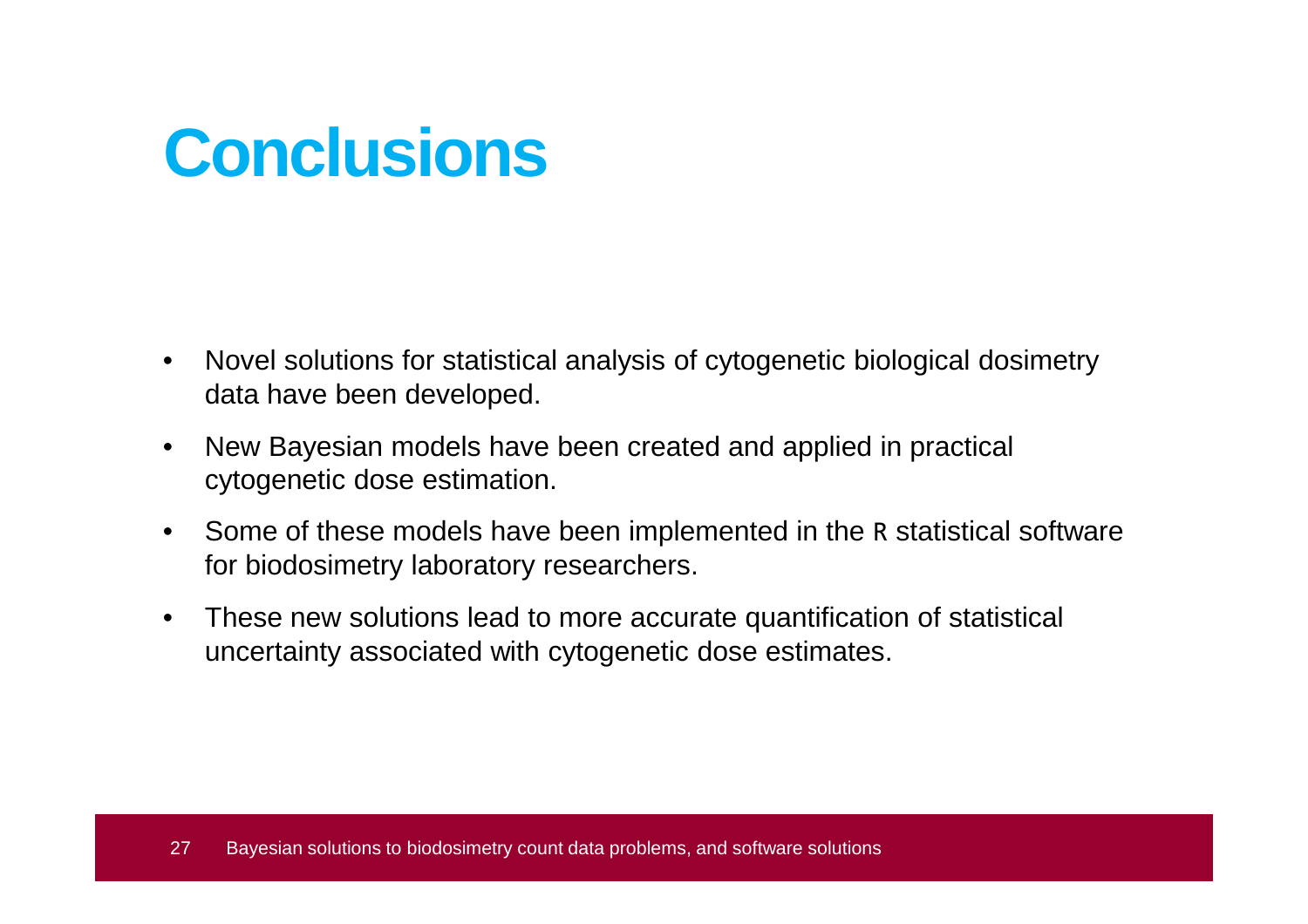# **Bibliography**

- Bayarri MJ, Berger JO and Datta GS (2008). Objective Bayes testing of Poisson versus inflated Poisson models. Pushing the Limits of Contemporary Statistics: Contributions in Honor of Jayanta K. Ghosh 105-121, Institute of Mathematical Statistics, see http://projecteuclid.org/euclid.imsc/1209398464.
- Brame RS, Groer PG (2002). Bayesian analysis of overdispersed chromosome aberration data with the negative binomial model. Radiat. Prot. Dosim. **102**, 115-119.
- Groer PG, Pereira CABD (1987). Calibration of a radiation detector: chromosome dosimetry for neutrons. In: Probability and Bayesian Statistics. Ed. R. Viertl, Plenum Publishing Corporation, 225-232.
- IAEA (2011). Cytogenetic Dosimetry: Applications in Preparedness for and Response to Radiation Emergencies. Vienna: International Atomic Energy Agency, see http://www-pub.iaea.org/MTCD/publications/PDF/ EPRBiodosimetry%202011\_web.pdf.
- Kottas A, Branco MD, Gelfand AE (2002). A nonparametric Bayesian modelling approach for cytogenetic dosimetry. Biometrics **<sup>58</sup>**, 593-600.
- Madruga MR, Pereira CAdB, Rabello-Gay M (1994). Bayesian Dosimetry, Radiation dose versus frequencies of cells with aberrations. Environmetrics **<sup>5</sup>**, 47- 56.
- Madruga MR, Ochi-Lohmann TH, Okazaki K, Pereira CAdB, Rabello-Gay MN (1996). Bayesian Dosimetry II, Credibility intervals for radiation dose. Environmetrics**7**, 325-331.
- Puig P, Valero J (2006). Count data distributions: some characterizations with applications. J. Amer. Statist. Assoc. **101**, 332-340.
- Pujol M, Barquinero JF, Puig P, Puig R, Caballín MR, Barrios L (2014). A New Model of Biodosimetry to Integrate Low and High Doses. PLOS One, DOI: 10.1371/journal.pone.0114137.
- Romm H, Ainsbury EA, Barnard S, Barrios L, Barquinero JF, Beinke C, Deperas M, et al (2013). Automatic scoring of dicentric chromosomes as <sup>a</sup> tool in largescale radiation accidents. Mutat. Res-Gen. Tox. En. **756**,174-183.
- Serna A, Alcaraz M, Navarro JL, Acevedo C, Vicente V, Canteras M (2008). Biological dosimetry and Bayesian analysis of chromosomal damage in thyroidcancer patients. Radiat. Prot. Dosim. **129**, 372-380.
- Vinnikov, VA and Maznyk, NA (2013). Cytogenetic dose-response *in vitro* for biological dosimetry after exposure to high doses of gamma-rays. Radiat. Prot. Dosim. **154**(2), 186-197.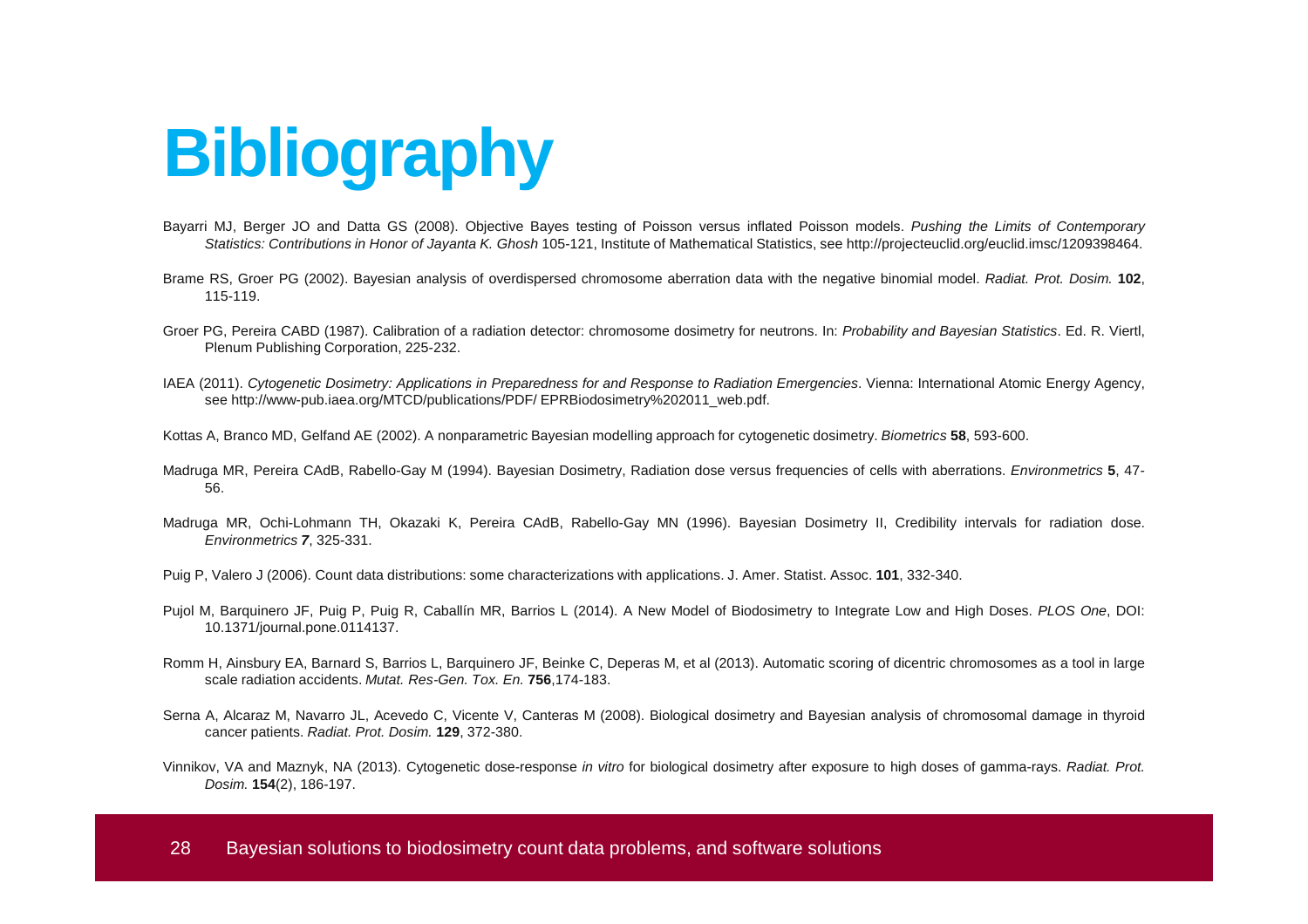# **Acknowledgements**



centre de recerca CREAL en epidemiologia ambiental



**UNB** Universitat Autonoma de Barcelona.





**Public Health** England

Protecting and improving the nation's health



State institution<br>«Grigoriev Institute for Medical Radiology of<br>National Academy of Medical Science of Ukraine»